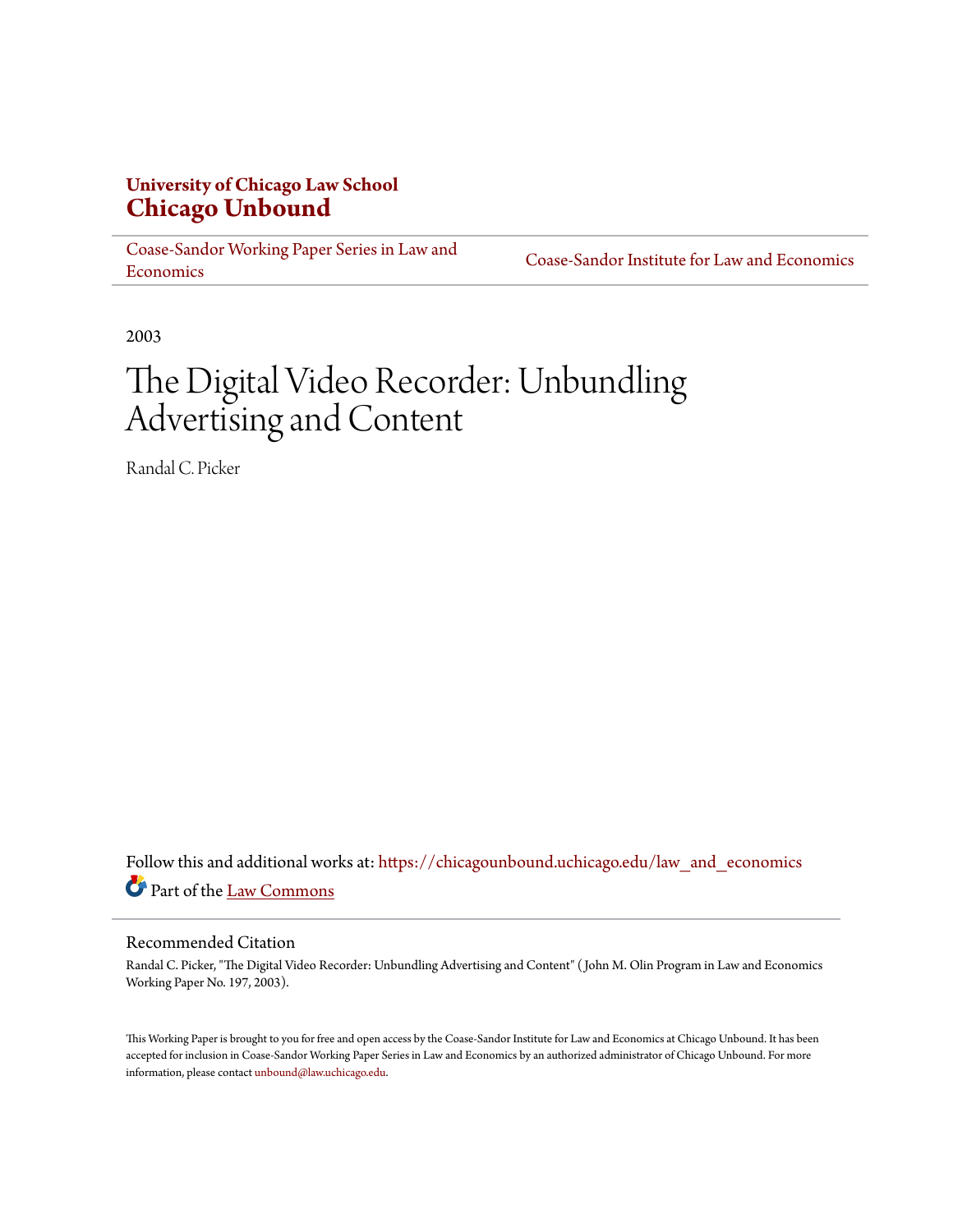# CHICAGO

**JOHN M. OLIN LAW & ECONOMICS WORKING PAPER NO. 197 (2D SERIES)**



# The Digital Video Recorder: Unbundling Advertising and Content

*Randal C. Picker*

## **THE LAW SCHOOL THE UNIVERSITY OF CHICAGO**

September 2003

This paper can be downloaded without charge at: The Chicago Working Paper Series Index: [http://www.law.uchicago.edu/Lawecon/index.html](http://www.law.uchicago.edu/Publications/Working/index.html) and at the Social Science Research Network Electronic Paper Collection: [http://ssrn.com/abstract\\_id=](http://papers.ssrn.com/sol3/search.taf)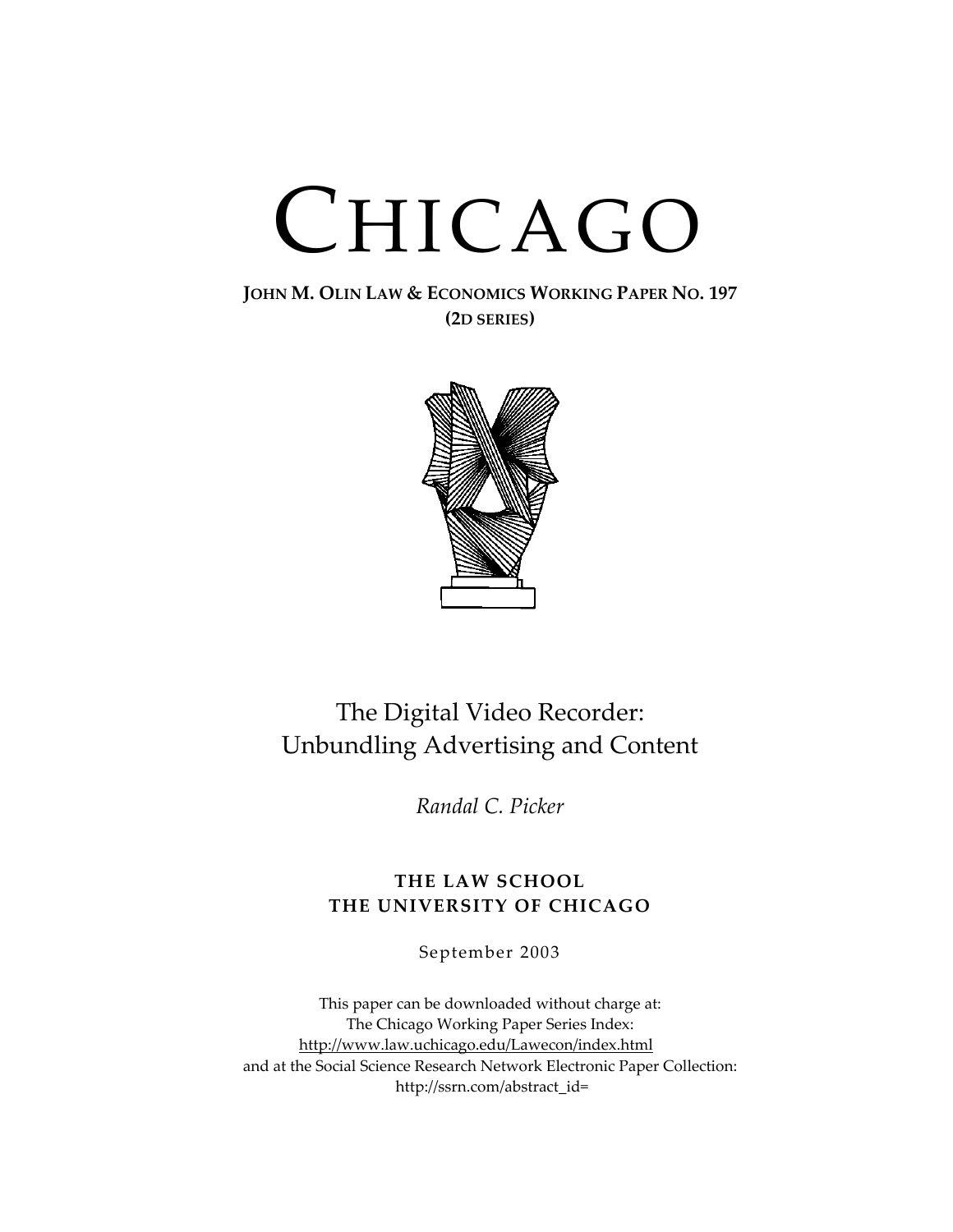## **The Digital Video Recorder: Unbundling Advertising and Content**

*Randal C. Picker[\\*](#page-2-0)*

Next time you turn on your television, actually watch the commercials and you will quickly see how poorly the economic model of TV is working. They put on a commercial for dog food, but you don't have a dog. You are happy to ogle the Coors Light twins—the current iteration of how drinking beer inevitably leads to better opportunities with the opposite sex—but you actually don't drink beer—apparently having missed the central message of the ads—so Coors is wasting its money. Many of the commercials are for product categories that you do not purchase, and others are for products, such as cars or computers, that you use constantly but purchase only sporadically. Most ads are targeted at no more than the broad side of the barn: Adults 18-49 or Women 25–54 or some other rough demographic segment.

We are at a point where this model can be altered dramatically. The digital video recorder (DVR)—the best-known names are TiVo and ReplayTV—takes home-taping of TV programs to a new level by dropping the tapes used by the VCR and instead recording to a hard disk. The continuing, dramatic drop in the cost of a gigabyte of storage makes it possible to switch from clunky tapes to smooth digital storage, plus the DVR comes with software to make it much easier to record your favorite shows—tell it to record *Friends* forever and it will. The DVR also promises that we never need watch another commercial, and some versions of ReplayTV make it possible to redistribute copied programs to other viewers.

It would be easy to dismiss the DVR as just an updated VCR and to assume that we should apply the same rules to both. But responses to drops in transactions costs can be highly non-linear. As Napster and its successors have made clear, tolerated offline practices—for music, physical sharing of tapes and CDs—might have dramatically different consequences when moved online at vastly lower transaction costs. The DVR is just one manifestation of the possibilities of adding intelligence and easy storage to a box in your living room. In so doing, we are changing the amount of control that can be exerted over the content on the TV screen. As the tech seers have predicted, $<sup>1</sup>$  television is moving away from being a</sup> synchronous medium—you watch content delivered in real time—to one in which content is captured for viewing at a later time. The VCR hints at all of this, but the DVR should amount to a substantial change in transactions costs relative to the VCR.

But the DVR—and I will use this as a convenient short hand for a device with intelligence and storage that intermediates television delivery—is much more than just a souped-up VCR. Smart devices such as the DVR will allow us to unbundle content and advertising. Content that comes from broadcasters bundled in one form—the TV show itself, the station identifications, the ads selling Budweiser and the promos for a very special *Dawson's Creek*—can be reshaped and separated before the viewer sees it. The kill-the-commercials

<span id="page-2-0"></span> <sup>\*</sup>Copyright © 2003, Randal C. Picker. All Rights Reserved. Paul and Theo Leffmann Professor of Commercial Law, The University of Chicago Law School and Senior Fellow, The Computation Institute of the University of Chicago and Argonne National Laboratory. I thank Doug Lichtman, James Spindler and Lior Strahilevitz for comments, as well as participants in the June, 2003 University of Chicago Law School Intellectual Property Colloquium and in the Summer Work-In-Progress Workshop, both at the University of Chicago Law School. I also thank the Paul Leffmann Fund and the John M. Olin Program in Law and Economics at The University of Chicago Law School for their generous research support, and through the Olin Program, Microsoft Corporation, Visa U.S.A., Inc., PhRMA, and Verizon.

<span id="page-2-1"></span><sup>1</sup> See, e.g., Nicholas Negroponte, being digital 168-69 (Vintage, 1995).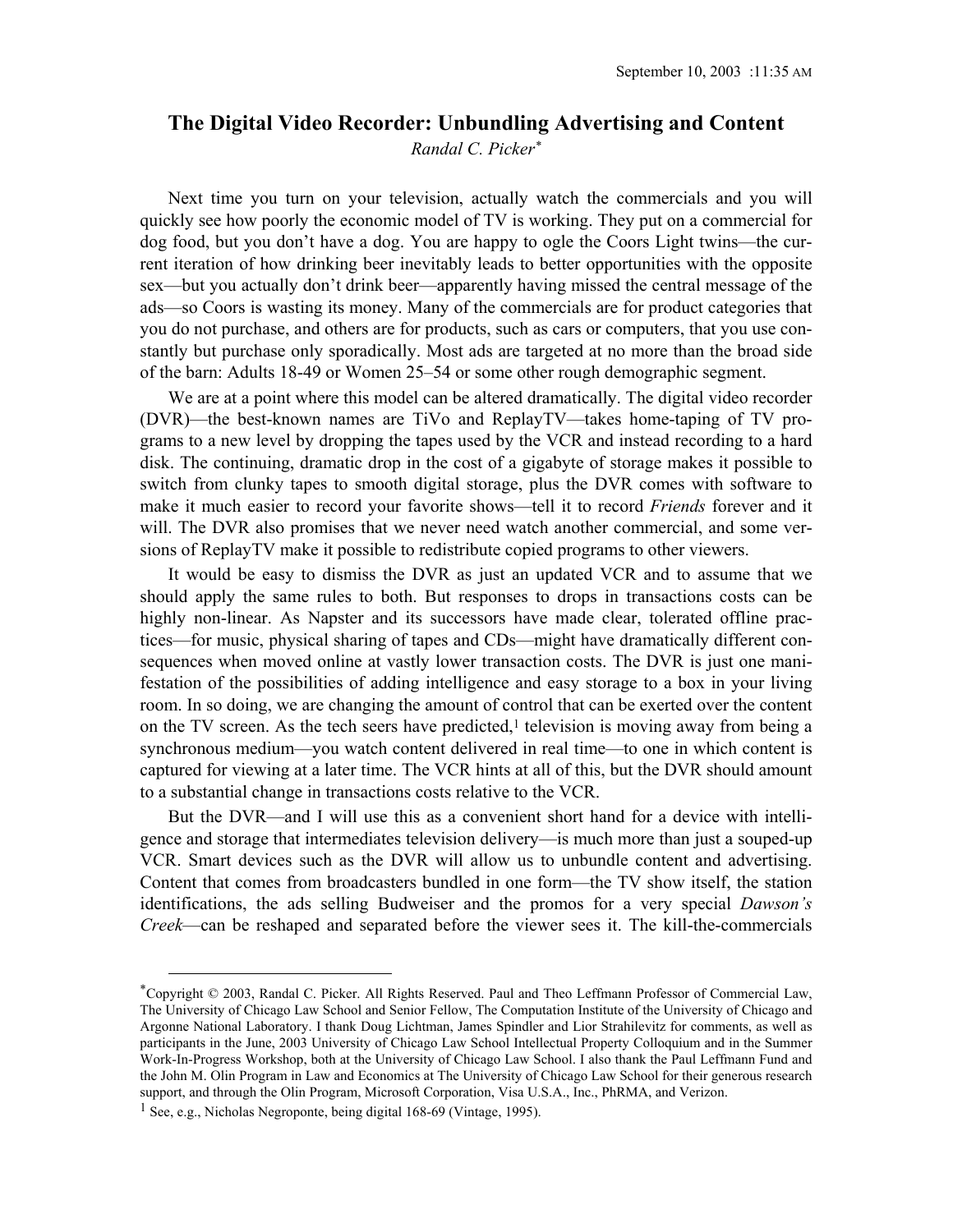feature of the DVR is just one approach to this and one that could matter: unbundling could put at risk the basic financing model for ad-supported TV. Jamie Kellner, then head of Turner Broadcasting Systems, infamously described the commercial-skipping feature of the DVR as "theft": "[y]our contract with the network when you get the show is you're going to watch the spots. Otherwise you couldn't get the show on an ad-supported basis. Any time you skip a commercial … you're actually stealing the programming."[2](#page-3-0) Kellner did say that it was OK to go to the bathroom during commercials—more precisely and more begrudgingly that "I guess there's a certain amount of tolerance for going to the bathroom."

But in truth, you need not adopt Kellner's out-there views to acknowledge that a perfect ad-zapping technology would drastically alter the extent of free TV. We know the place of TV in the United States: other than sleep and work, Americans spend more time watching TV than doing anything else.[3](#page-3-1) TV is the main source of news and information, which magnifies its importance in a democracy. TV advertising is also a \$60 billion per year industry, which puts in squarely in the middle of the wheels of commerce[.4](#page-3-2) If the DVR really is the end of the TV commercial, rapid spread of DVRs will overturn the basic structure of broadcast TV as it has operated since its creation.

At least as important, unbundling of ads and content allows personalization of commercials and that in turn may change content itself. Personalization alone is a big deal. Personalization will make commercials much more valuable: we will stop getting ads for products we will never purchase or aren't ready to purchase soon. We could move from a world in which one of ten commercials is of interest perhaps to a hit rate of nine out of ten. If you think that is unrealistic, think of advertising in specialty magazines—computers, cameras or cars. And in a competitive market, more effective commercials should mean fewer commercials: they don't need to make you watch ten ads to get the one meaningful ad in front of you.

But more importantly, personalization will change the core role that content plays in intermediating between advertisers and audiences. Advertisers care enormously about their audiences. For advertising-supported content, the content creator is a middleman, an intermediary in the two-sided market made up of audiences and advertisers. In a world in which content and ads are bound together, my ads only get to individuals who are interested in the content that the ads are tied to. Grab the remote and flip through the specialized cable networks. The ads on the Food Network are quite different from those on the Fox Sports World channel. Content is shaped to attract viewers or readers with particular demographics, so that ads can be targeted to those viewers. The content created plays a dual role: it attracts a particular type of reader, and that in turn determines the type of advertising that can be sold. Creators shape content to best fit the intersection of advertisers and audience.

Intelligent devices that mediate content—smart TVs or standalone boxes such as the digital video recorder—have the capacity to alter completely this critical matching process played by content creators. If instead I can unbundle ads from the content—if I can tailor TV commercials to your personal characteristics—all that matters is that the viewer is there to watch the ad. For the advertiser, the content is not the point, the ads are. If TV test patterns emerged to succeed reality-based TV shows, advertisers wouldn't care at all, so long as

<span id="page-3-0"></span> <sup>2</sup> Interview of Jamie Kellner in Staci D. Kramer, *Content's King*, Cable World 24, 32 (April 29, 2002).

<span id="page-3-1"></span><sup>3</sup> Barbara Brock, *Life Without TV: Filling Those Four Hours with More Satisfying Leisure*, Parks & Recreation 68 (Nov 1, 2002). Brock also notes that Americans spend forty percent of their leisure time watching television.

<span id="page-3-2"></span><sup>4</sup> Stephen Terence Gould, *Simple Power Patterns in Response to Advertising*, 42 J Advertising Rsrch 55 (2002).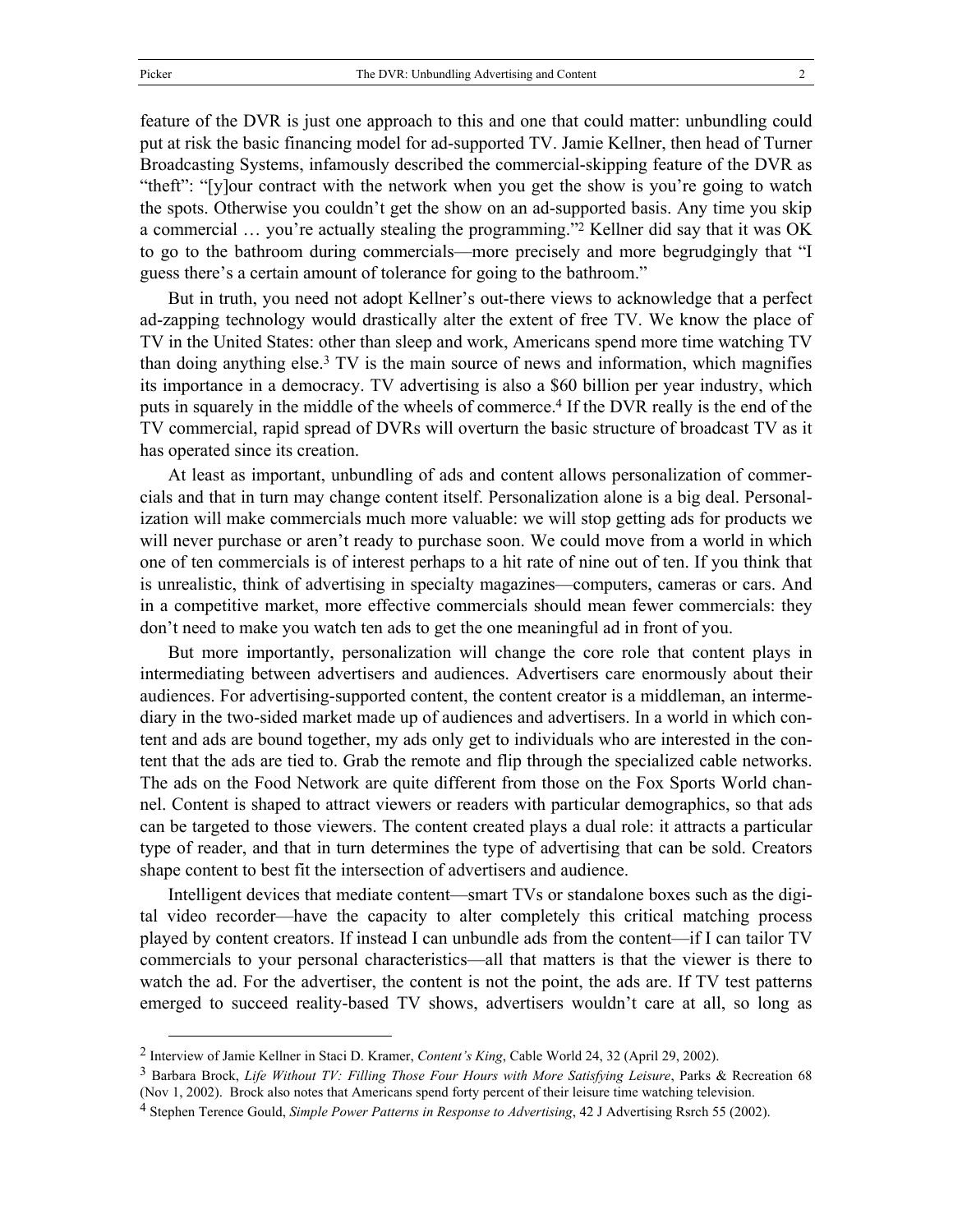viewers watched the commercials that "interrupted" the test patterns. That obviously oversimplifies: advertisers care about whether their ads are going to be well received and believe that program context matters for the warmth of the reception[.5](#page-4-0)

We can imagine these choices in the most concrete terms possible. You pay for TV directly on your cable bill or you pay for it by having commercials interrupt the shows that you watch. So you turn on the TV to watch a show. Before you can watch, you are presented with a choice: pay a set fee to watch the show commercial free or get the show for free with commercials. Of course, they can't make you watch the commercials—just as they can't now but, absent legal controls regarding the privacy of information about individuals, they will know exactly who you are and should be able to offer commercials for products that you might actually care about. As the same time, the DVR, acting as a broker, says to potential advertisers, "here are the personal characteristics of this viewer in Chicago, Illinois: how much will you pay to reach him?"

But this model only works if we can easily separate ad-supported viewers from feepaying viewers (whether those viewers pay per view or through a monthly subscription fee). If we cannot—if viewers can "offer" to watch commercials and then use TiVo to delete them—then we may have to move to a one-size fits all model for TV, where all TV is paid for on a subscription basis. How the technology is organized will almost certainly help to determine whether viewers can commit to not deleting the ads. Decentralized, free-standing DVRs—the current model—will make commitment difficult. Centralizing the DVR technology in the pipes bringing the content into your home—putting the DVR technology in the cable box—may make the ad commitments more credible. The range of possible, supportable economic models turns directly on how the DVR technology is organized and those models matter directly for the kind of content that will be made available.

In many ways, the central question for advertising-supported content is who controls the bundle of content and ads? Until recently, consumers of content could just select from the bundles offered to them, but they had no direct ability to unbundle. Intermediaries—such as the cable company and more recently satellite providers—could have unbundled or rebundled content but were expressly barred from doing so by law. With the increasing intelligence of display devices, we now face across the board the issue of how content and advertising bundles are presented.

And as we turn more directly to law, to situate the DVR, compare it with the VCR and cable. We litigated how copyright law applied to the VCR in *Sony*, [6](#page-4-1) and stopped there; we have never passed legislation to control the VCR. The regulation of cable also started as a copyright problem, when cable was community access TV (CATV) and it did nothing more than grab broadcasts from the skies using large, shared antennas to forward TV broadcasts to subscribers. Like the VCR, we litigated—with the Supreme Court eventually ruling that CATV didn't violate copyright law—but we also regulated TV intermediation, with a mix of copyright, statutory compulsory licenses, must-carry obligations and retransmission consent rules.

Given the importance of commercials in financing free broadcast TV, it is not surprising that the legal responses to both the VCR and cable as broadcast forwarder paid particular at-

<span id="page-4-0"></span> <sup>5</sup> C. Edwin Baker, *Advertising and a Democratic Press* at 62-64 (Princeton 1994).

<span id="page-4-1"></span><sup>6</sup> *Sony Corporation of America v Universal City Studios, Inc*, 464 US 417 (1984).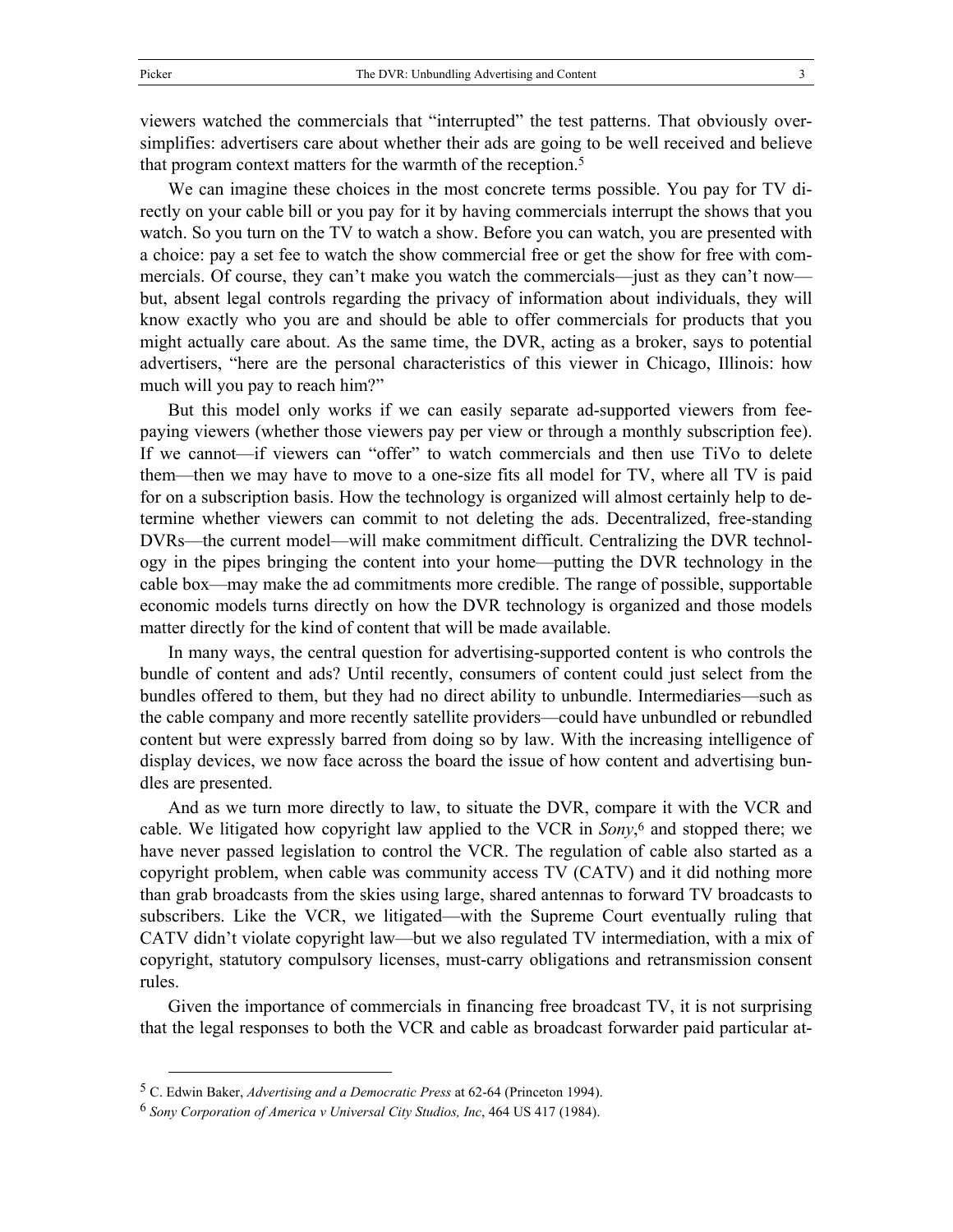tention to what happened to the commercials. As we turn to regulating the DVR, we will move down the same path, first considering how current law applies and then whether new laws are required. How the technology is organized turns out to be quite important. Standard legal instruments such as copyright or contract work only so well with widespread, decentralized use of a technology. Centralized technology is easier to control, either through contract; through common law doctrines such as contributory copyright infringement, the tack tried in *Sony*; or through direct regulation, as we have done with cable. The regulatory path for the DVR probably turns on whether it emerges as a decentralized technology ala the VCR or as part of the cable/DBS system. And, if the DVR technology is centralized, as many forecast, we may see a substantial asymmetry between broadcast and cable. The dispute over "must carry" will morph into a fight over "must store" or "must be smart" as over-the-air broadcasters will seek access to the storage and intelligence that will come to reside in the set-top box.

#### **I. Regulating Content Intermediaries**

To help situate the DVR, consider four related situations, each of which addresses rules for the permissible behavior of a content intermediary: telephone directory covers in the 1920s; less obscurely, the litigation over the VCR in *Sony*; the dispute over ad-swapping on VCR tapes; and finally, the regulation of cable TV. For my purposes what I find interesting here is how we see recurring conflicts over advertising bundling and yet a wide variety of legal responses to those conflicts.

#### *A. Telephone Directory Covers*

In the early 1920s, Southwestern Bell Telephone distributed a telephone directory in St. Louis. The directory came with paid ads sprinkled throughout, and, most prominently, ads on the front, back and spine of the directory. The Chase Hotel in St. Louis entered into deal with the Dawson Manufacturing Co. in which Dawson would produce wrap-around covers for the telephone directories. Dawson would find advertisers for the spots on the covers, thereby covering up the ads that Southwestern Bell had placed on its cover. The Chase Hotel was the last mover in this situation. Quite literally, it acted as gatekeeper to the rooms at the hotel. It physically put telephone directories into the rooms at the hotel and thus was in a position to put a cover on the telephone directories. Chase could insert its own ads and substantially diminish the value of the ads arranged by Southwestern Bell.

We need to understand precisely what is at stake here. Southwestern Bell was going to create a directory even if it could not control the cover revenues. The telephone directory is a key way of getting people to use the telephone—it complements the phone system. This is not a situation in which we need to be concerned about the creation incentives for the work in question. It is also true that protecting Southwestern Bell from entry in the cover market would increase its revenues, but so would allowing it to charge more for phone service. The real focus is just about maximizing the value of the cover: we can only have one cover for the phone book and the only question is who gets to decide which cover is bound to—bundled with—the content on the inside.

In many ways, these are just cases about contracts and prices. Southwestern Bell and Chase were dealing with each other directly. Southwestern Bell might have been able to specify in its contract with Chase that Chase would not add covers to the directories. Of course, as the phone company, Southwestern's contract terms may have been limited by regulations. If the contract or the underlying legal rule barred Chase from adding covers to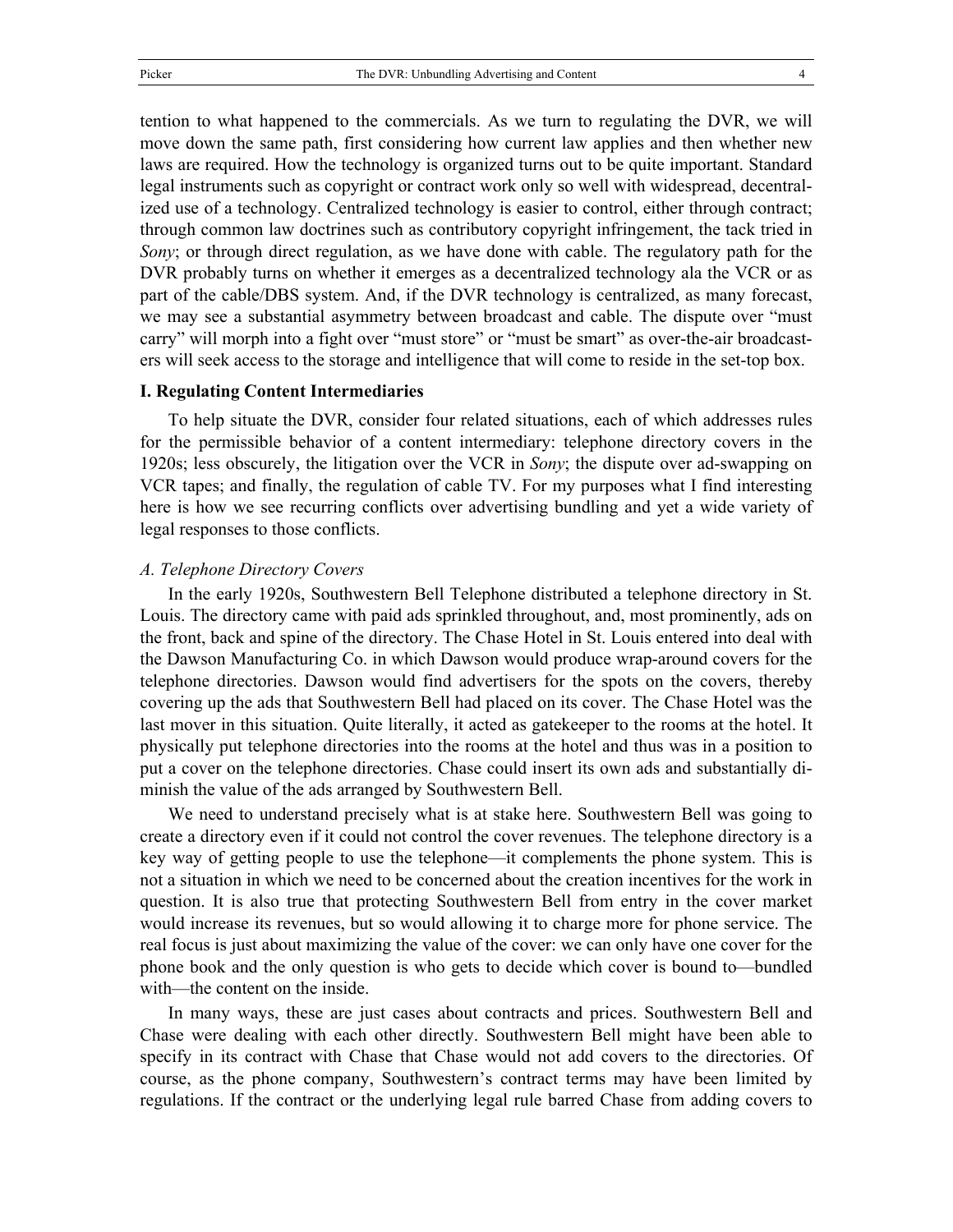the directories, Chase would need to pay Southwestern Bell for the right to add covers. It might make sense to do that if Chase by adding covers Chase could tailor the cover ads to the demographics of the average Chase customer. In contrast, if any last mover could add covers to the directories, Southwestern Bell would need to cuts deals with each regarding covers, unless Southwestern could just foreclose this possibility through contract or the tariffs setting forth the terms on which it provided services.

As I hope that suggests, we probably should assign the "property right" in the cover to Southwestern Bell. I use property right loosely, as the actual rule might be implemented through contract or regulation. The default assignment is based on the guess—and it is nothing more than that—that we will see relatively few situations in which last movers can profitably tailor ads to their local audience, and that we should therefore impose on these last movers the burden to negotiate around the property right. The cost of negotiating around the property right is a key reason for structuring property rights in the first instance. This is a situation in which Southwestern Bell was distributing roughly 140,000 copies of the telephone directory, while Chase was taking a few hundred.

In the case as litigated, the court found that Chase was engaging in unfair competition. This is an old doctrine, with uncertain boundaries, but here unfair competition law is being used as a way of assigning property rights. By finding Chase and the directory company to have competed unfairly in adding the directory covers, the court assigned the property right in the covers to Southwestern Bell[.7](#page-6-0) That in turn structured the negotiations over the covers. Last movers who wanted to tailor ads would have to buy that right from Southwestern Bell. And also note the way in which the legal doctrine matters: a pure contracts approach would work between Southwestern Bell and Chase, but if the directory cover company is really the moving force here, Southwestern Bell didn't have a contract with Dawson.

#### *B. The VCR*

In *Sony Corporation of America v. Universal City Studios, Inc.*, [8](#page-6-1) Universal Studios and Disney sued Sony for contributory copyright infringement caused by consumer copying of TV programs using a VCR. Third-party liability for copyright infringement turns first on finding the primary party liable for copyright infringement and second on finding a basis for extending that liability to the third party. Here, of course, that would mean liability for a consumer using a VCR to tape programs.

In *Sony*, the Court announced its now famous (infamous?) test for evaluating third-party liability, namely that the sale of copying equipment did not constitute contributory infringement so long as the product was "merely [] capable of substantial noninfringing uses.["9](#page-6-2) I have criticized this test elsewhere and won't pursue that here.<sup>10</sup> The Court also found that private non-commercial time-shifting—recording a TV show for later home use—was a fair use and hence didn't constitute copyright infringement. Under the statute, a fair use finding

<span id="page-6-0"></span> <sup>7</sup> See *National Telephone Directory Co v Dawson Manufacturing Co*, 263 SW 483 (St Louis Ct App, 1924); cf *New England Telephone & Telegraph Co v National Merchandising Corp*, 141 NE 2d 702 (Sup Jud Ct Mass, 1957). 8 464 US 417 (1984).

<span id="page-6-2"></span><span id="page-6-1"></span><sup>9</sup> Id at 442.

<span id="page-6-3"></span><sup>10</sup> See Randal C. Picker, *Copyright as Entry Policy: The Case of Digital Distribution*, The Antitrust Law Bulletin, Summer-Fall 2002.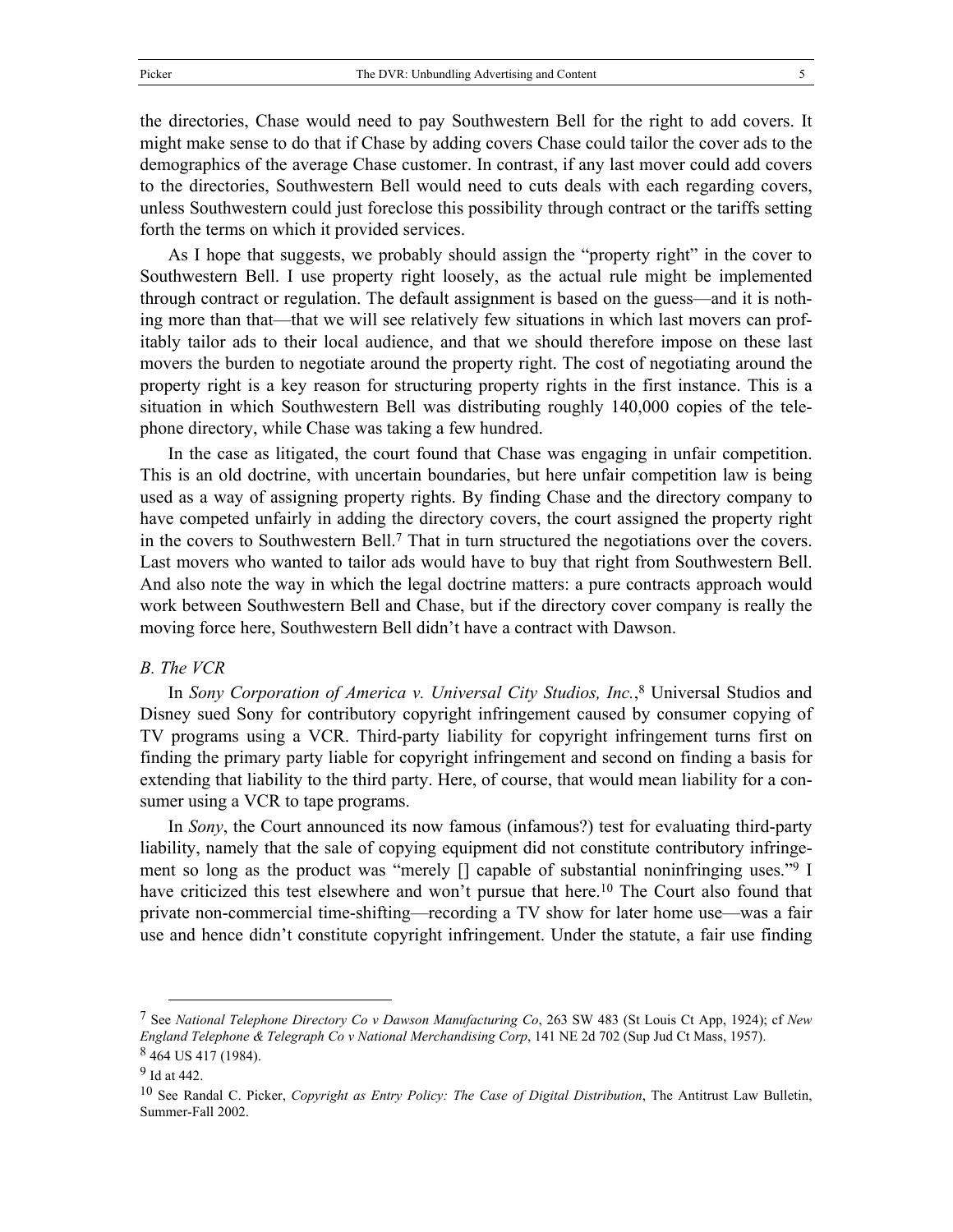turns on an analysis of a number of subsidiary factors, but, for present purposes, focus on the "effect of the use upon the potential market for or value of the copyrighted work.["11](#page-7-0)

The content creators argued that home-taping would reduce the market value of their works by making commercials less effective. Like the dispute between Southwestern Bell and the Chase Hotel, content creators were concerned that the last mover—here the home viewer—would avoid the commercials bundled with the content. Careful tapers might not record commercials at all, while other viewers might fast-forward over ads when replaying a program. But these arguments didn't carry the day. On the evidence presented in the district court, 92% of the shows were recorded with commercials.<sup>12</sup> That number seems surprisingly low when you consider the mechanics of "avoiding" the commercials: watch the show live, pause recording when the commercials start and resume recording when the commercials were over. As to pure playback, 25% of watchers fast-forwarded through the ads[.13](#page-7-2) And, of course, these numbers don't capture the marginal effect of the VCR on ad watching: did these hard-core ad avoiders watch ads before the VCR?

The result in *Sony* meant that VCR manufacturers were free to move forward without the need for making any payments to content creators. Money, of course, is exactly what the content creators wanted: as the majority opinion notes, the copyright holders would have been willing to accept a compulsory license of their works for copying in exchange for a royalty on VCR sales[.14](#page-7-3) Unlike the telephone directory example where Southwestern Bell and the Chase Hotel could negotiate directly, it would have been impossible to undertake individualized negotiations with end users regarding commercial deletion. A practical compensation mechanism would need to be tied to VCR sales or to sales of blank tapes. In Europe, many countries introduced a combination of equipment and blank medium levies to create funds to compensate copyright holders. In fact, Germany introduced such a program as early as 1965.[15](#page-7-4)

#### *C. VCR Tapes*

Paramount broke new ground in March, 1987 when it released the video for *Top Gun*: the video included a Diet Pepsi commercial that played before the movie.[16 I](#page-7-5)t didn't take long for a new entrant to emerge: commercial add-on companies. These companies would take a video tape distributed by Paramount, and add commercials to the tapes at the beginning. In some cases, the added commercials were written on blank lead-in tape, in other cases the new commercial overwrote the copyright notice or even the Pepsi commercials that Paramount included with the tapes. The add-on companies operated in the middle between advertisers and the video rental retailers.

This created a mess for Paramount. Obviously, if the add-on company overwrote the original ad, Paramount couldn't very well sell that tape space to Pepsi. It would be as if I tried to sell you a billboard and you knew full well that someone else could plaster their ad

<span id="page-7-0"></span> <sup>11 17</sup> USC § 107.

<span id="page-7-1"></span><sup>12</sup> *Sony*, 464 US at 453.

<span id="page-7-2"></span> $13$  Id.

<span id="page-7-3"></span><sup>14</sup> Id at 441 n 21.

<span id="page-7-4"></span><sup>15</sup> See Tarja Koskinen-Olsson, *Reprography and the Private Copy*, www.kopiosto.fi/tiedotus/Reprogrphy.htm (visited Aug 27, 2003).

<span id="page-7-5"></span><sup>16</sup> Bruce Horovitz, *Marketing: Pepsi Earns Wings in Home Video*, LA Times §4 at 9 (Feb 24, 1987).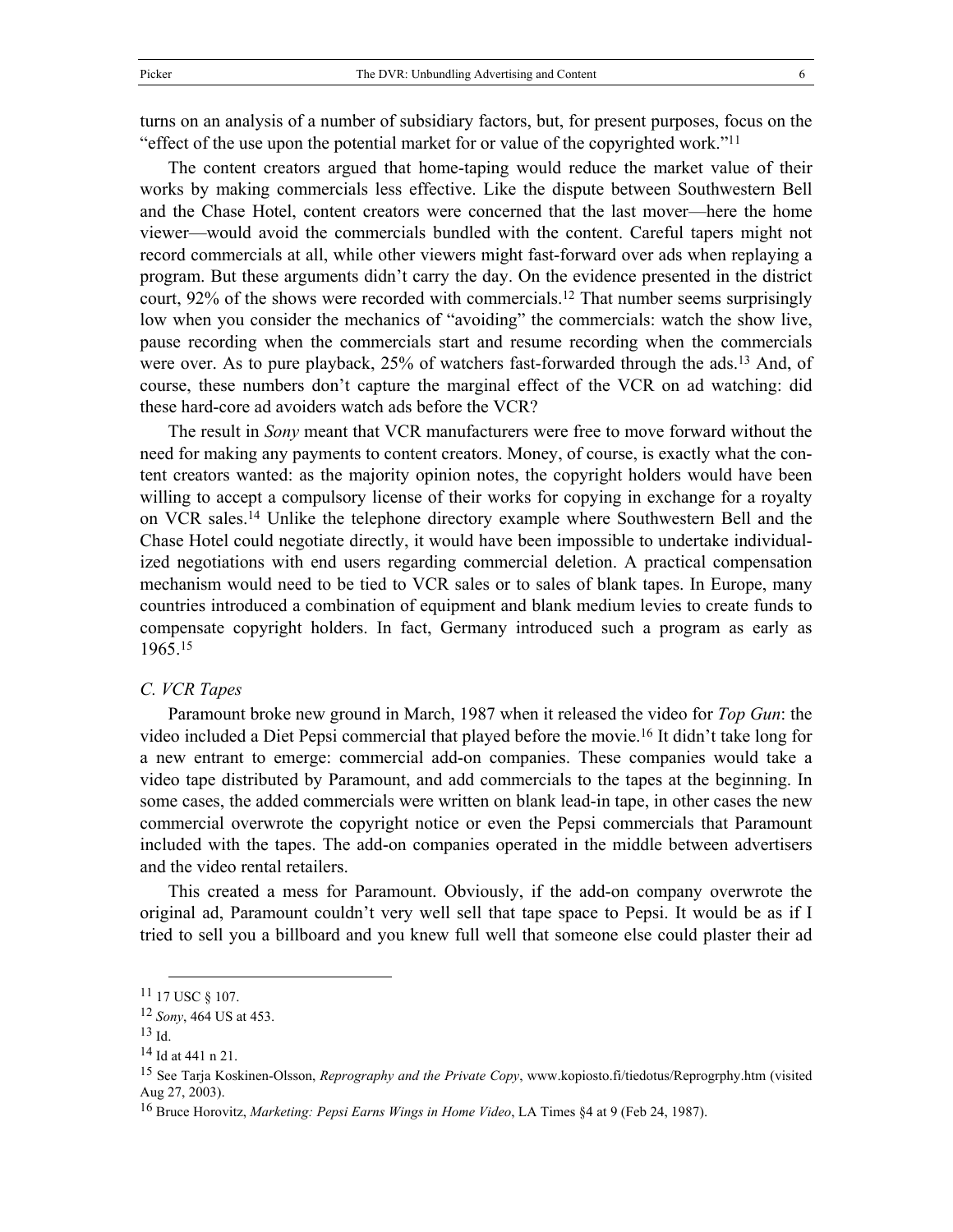over it immediately. Even without the direct overwrite, Paramount had a problem, as its contract with Pepsi specified that Paramount would not include ads on the tapes for competing products, a form of exclusivity common in advertising. The add-on companies were adding commercials that competed with the Pepsi commercials.

The add-on company is another example of a last mover. It acted as a gatekeeper and sat in the middle between the tape distributor and the video rental store. Paramount sued one of the add-on firms, Video Broadcasting Systems, alleging, among other things, two theories of copyright liability, first that VBS had mutilated its work and second that VBS had created a derivative work, something that only the copyright holder Paramount would be allowed to do[.17](#page-8-0) The mutilation claim has its roots in the droit moral, the "moral right ... of the artist to have his work attributed to him in the form in which he created it.["18](#page-8-1) It should come as no surprise that the court in *Paramount* found it difficult to take seriously how that lofty notion might apply to swapping an ad for a local pizza joint for a Diet Pepsi commercial on the *Top Gun* video tape.

The derivative work claim was no more successful. Copyright law assigns exclusive control over "derivative" works to the owner of the original copyright[.19](#page-8-2) So J.K. Rowling has exclusive control over sequels to the first Harry Potter book. Should we think of the revised tape—the new commercial plus *Top Gun*—as a new work and as a derivative work of *Top Gun*? It is doubtful that the tape would make it: adding a commercial at the beginning shouldn't be seen as sufficiently original so as to make the commercial plus movie a new copyrighted work. If so, we should not think that any new copyrightable work has been created and therefore the exclusive derivative work right of Paramount also wasn't violated[.20](#page-8-3) After VBS worked with the tape, *Top Gun* emerged unchanged: Tom Cruise still flew airplanes and chased Kelly McGillis. Note that the focus on originality as simply a doctrinal matter elides the more troublesome question of precisely what *should* determine the scope of the derivative work right and what guidance we should give to judges in implementing that principle.

Like Southwestern Bell, Paramount also asserted an unfair competition claim, but that idea doesn't have much of a role to play when detailed contracts are possible. VBS had obviously entered into a deal with the local retailers to add the local commercials. With Paramount just selling the tapes without further provisions, copyright's first-sale doctrine<sup>21</sup> offered comfort to VBS and the retailers. But, as technology changed, the studios and the retailers entered into new contractual arrangements. Originally, studios just sold tapes to the retailers. A retailer would need to guess how many tapes to buy: buy too many and the retailer got stuck with dead tapes sitting on the shelves, but buy too few and customers would be frustrated, as would of course the studio with the hot movie.

This is just a standard issue in inventory management, but as technology made it possible to create credible information about actual tape rentals by the video stores, the business deal

<span id="page-8-4"></span> $21$  17 USC § 109.

<span id="page-8-0"></span> <sup>17</sup> *Paramount Pictures Corp v Video Broadcasting Systems, Inc*, 724 F Supp 808 (D Kan 1989).

<span id="page-8-1"></span><sup>18</sup> *Gilliam v American Broadcasting Companies*, 538 F 2d 14, 24 (2nd Cir 1976).

<span id="page-8-2"></span><sup>19 17</sup> USC § 106(2).

<span id="page-8-3"></span><sup>&</sup>lt;sup>20</sup> There is some question as to whether a work has to be appropriately original to qualify as a derivative work, but the better reasoned cases conclude that it must. See *Gracen v The Bradford Exchange*, 698 F 2d 300, 304-05 (7<sup>th</sup> Cir 1983).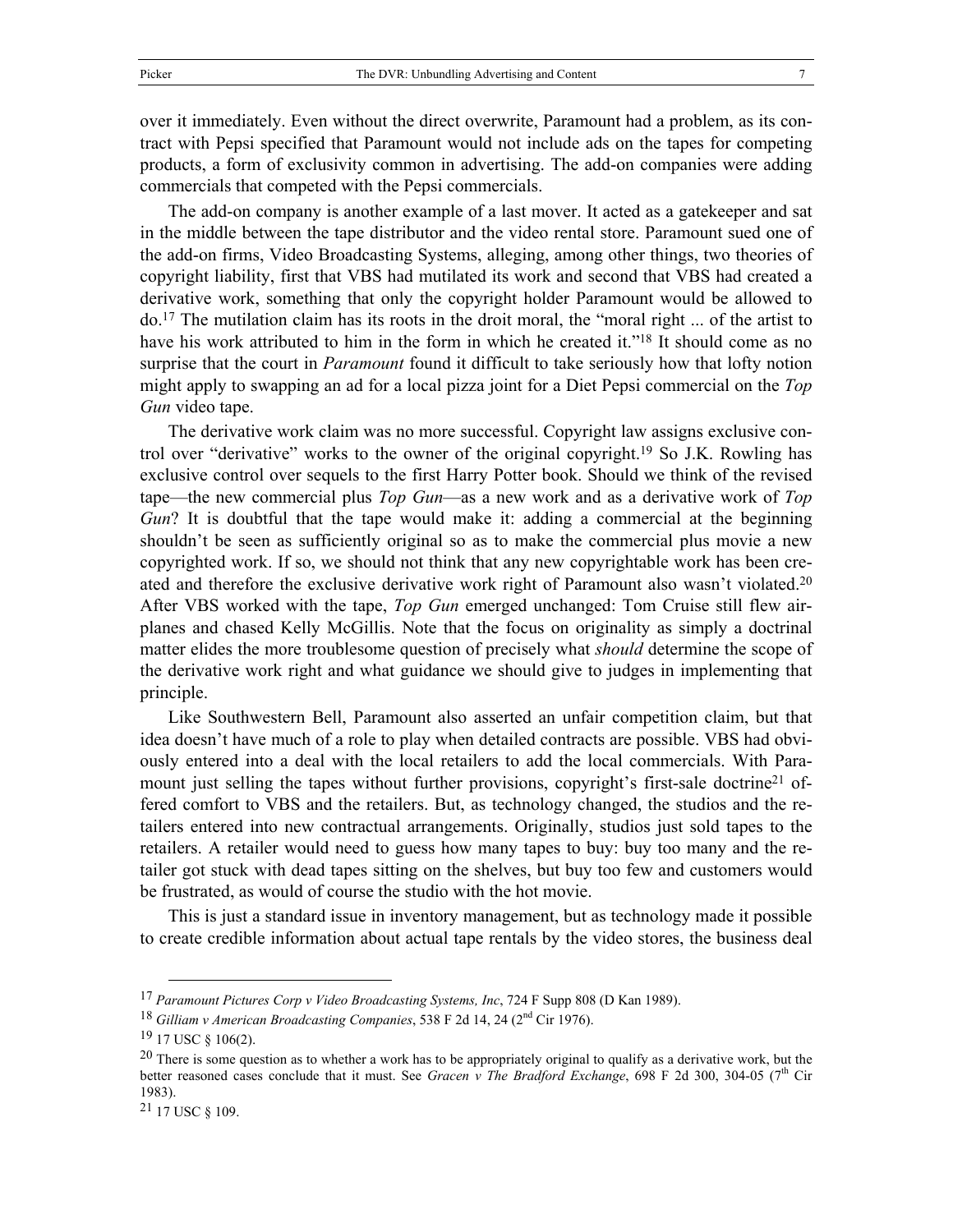#### *D. Cable*

<span id="page-9-4"></span>tract.

What we now know as cable TV started as "community access television" (CATV). Think of these as shared antennae systems with local distribution over a network of landlines. You and I live in the middle of nowhere and thus get lousy free broadcast TV reception, or none at all. We could each build a very large antenna to get better reception, but such an antenna could easily be shared by a number of users. CATV faced many legal uncertainties, but two were critical. First, did the antenna owner owe anything to the broadcast stations for the use of the broadcast signal? Second, did the antenna owner owe anything to the copyright owners for the use of their content?

These are basic property right and communications law questions. Answers in favor of broadcasters or copyright owners obviously would have made entry substantially more difficult, as, at a minimum, CATV entrants would have needed to negotiate for rights with many broadcasters and content owners. Early case law favored the copyright owners, but two key Supreme Court decisions established that cable operators were more like viewers than broadcasters and therefore did not perform the works that they carried. [23](#page-9-1) That regime lasted less than two years, as the Copyright Act of 1976 reset the rules for so-called secondary transmissions, treating some unauthorized transmissions as a copyright infringement but coupling that with a statutory mandatory licensing scheme.<sup>[24](#page-9-2)</sup>

Under the license, cable firms pay a statutory fee for the use of some broadcasts; use without paying the fee is a copyright violation. The statutory license comes subject to the requirement that the cable company must preserve the content of the original transmission, including the advertising during, before and after the program. The hearings leading to the 1976 Copyright Act make clear that there was a substantial dispute about the extent to which cable could add value to advertising in forwarding the over-the-air broadcast programs[.25](#page-9-3) Congress ultimately came down on the side of broadcasters in requiring the cable companies to pass through the advertising intact.

But nothing in the statutory license affirmatively required the cable companies to distribute broadcast content. A separate set of rules, known as the must-carry rules, addressed this issue. The FCC first imposed must-carry obligations in the 1960s through regulations, but those regulations were eventually overturned in 1985 and again in 1987 by the D.C. Circuit as unconstitutional under the First Amendment.[26 C](#page-9-4)ongress reimposed must-carry in the 1992

<span id="page-9-0"></span> <sup>22</sup> Julie Holland Mortimer, *The Effects of Revenue-Sharing Contracts on Welfare in Vertically-Separated Markets: Evidence from the Video Rental Industry*, unpublished paper, at 1 (Nov 1, 2000).

<span id="page-9-1"></span><sup>23</sup> *Teleprompter Corp v Columbia Broadcasting System, Inc*, 415 US 394 (1974); *Fortnightly Corp v United Artists Television, Inc*, 392 US 390, 400-01 (1968).

<span id="page-9-2"></span><sup>24</sup> See 17 USC § 501; 17 USC § 111.

<span id="page-9-3"></span><sup>25</sup> See, e.g., June 17, 1975 Letter of Jim Terrell, Chairman Independent Television Stations, Inc. to Rep. Robert W. Kastenmeier reprinted in Omnibus Copyright Revision Legislative History, Vol. 16, p. 2032.

<sup>26</sup> *Quincy Cable TV, Inc v FCC*, 768 F 2d 1434 (DC Cir 1985); *Century Communications Corp v FCC*, 835 F 2d 292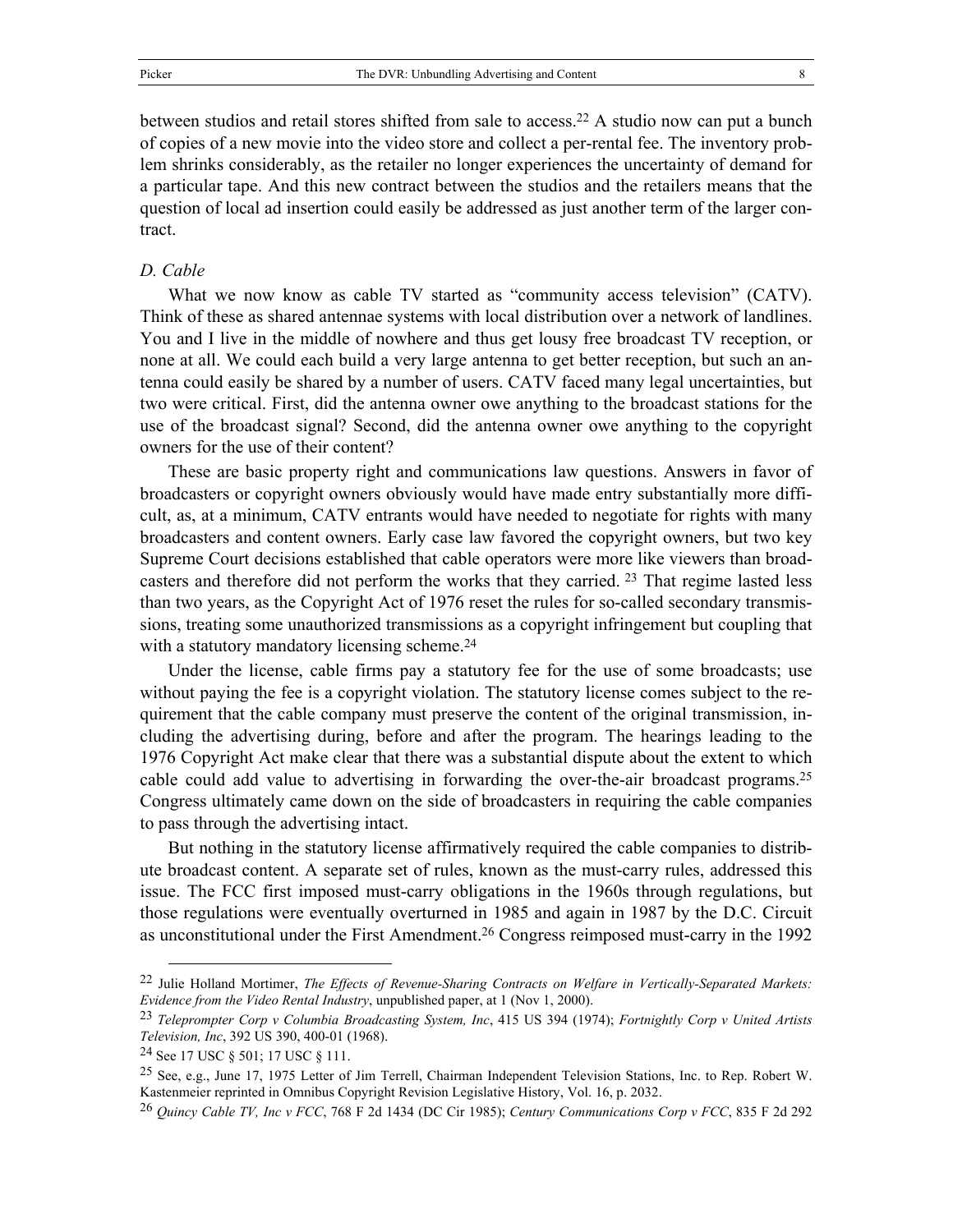Cable Act and the new version was again challenged as a violation of the First Amendment.<sup>27</sup> Those rules went to the Supreme Court twice before the court ultimately approved them.<sup>28</sup> Under the current must-carry rules, the cable operator must broadcast the entire schedule of the local over-the-air station, including all of the commercials.[29](#page-10-2) The cable company is directly prevented from acting as a typical last mover—the Chase Hotel, you and me using our VCRs and the commercial add-on firms—who otherwise would seek to delete the commercials.

The 1992 Cable Act actually put in place a more complex regime, as it supplemented the must-carry rules with a new process for "retransmission consent."[30](#page-10-3) Every three years, local broadcasters are given the opportunity to choose between exercising their must-carry rights under which they get carriage by the cable operator but no money—or choosing to negotiate access with the cable operator and possibly seeking payment to consent to the retransmission of the broadcast signal by the cable operator. The retransmission consent rule created a stronger property right in the broadcast signal than existed under the 1976 Copyright Act, which had embraced a more circumscribed set of rights in broadcast signals by allowing mandatory licensing of those signals. By conferring a property right in the signal, the 1992 Cable Act pushed towards using contracts to regulate how cable companies would intermediate local broadcast signals.

#### **II. Evaluating the Digital Video Recorder**

We have just seen five ways in which law matters for content intermediaries: (1) unfair competition law can set property rights in how content can be used; (2) copyright law can be directed at the intermediation device itself as we saw in *Sony*; (3) copyright can also be directed at the result of the intermediation, as we saw with the *Top Gun* video tape; (4) contracts can control the use of content, as they currently do for VHS rentals; and (5) Congress can legislate and its agents can regulate, as we have seen with cable but didn't see, contrary to much of the rest of the world, for the VCR. What will happen to the DVR?

We should start with some quick statistics. The FCC puts the number of TV households in the US as of June, 2002 at 105.4 million.[31 R](#page-10-4)oughly 85% of those subscribe to a program service such as cable or satellite.<sup>32</sup> About 90% of TV households have a VCR.<sup>33</sup> Figures on DVR penetration are less precise. The FCC estimates the number at 1,000,000. Media reports put the number at 2.4 million, with TiVo itself reporting roughly 700,000 customers.<sup>34</sup> DBS suppliers have been especially active in moving to integrate DVR technology into their products and cable companies are moving to add DVRs to the cable set-top box. Industry analysts are forecasting robust growth in the digital video recorder market, with perhaps roughly 28.6 million households in the United States, or 25.7 percent of all households, having a DVR by

<span id="page-10-0"></span><sup>27</sup> Cable Television Consumer Protection and Competition Act of 1992, P.L. 102-385, §§ 3, 4 ("1992 Cable Act").

 <sup>(</sup>DC Cir 1987), on reconsideration, 837 F 2d 517 (1988).

<span id="page-10-1"></span><sup>28</sup> *Turner Broadcasting System, Inc v FCC*, 512 US 622 (1994); *Turner Broadcasting System, Inc v FCC*, 520 US 180 (1997).

<span id="page-10-2"></span><sup>29 47</sup> USC § 534; 47 CFR 76.62.

<span id="page-10-3"></span> $30$  See 1992 Cable Act supra note 27 § 6.

<span id="page-10-4"></span><sup>31 17</sup> FCC Rcd 26901, 26911.

<span id="page-10-5"></span><sup>32</sup> Id at 26903.

<span id="page-10-6"></span><sup>33</sup> Id at 26907.

<span id="page-10-7"></span><sup>34</sup> Seth Schiesel, *Cable or Satellite? Please Stay Tuned*, NY Times at E1 (July 31, 2003).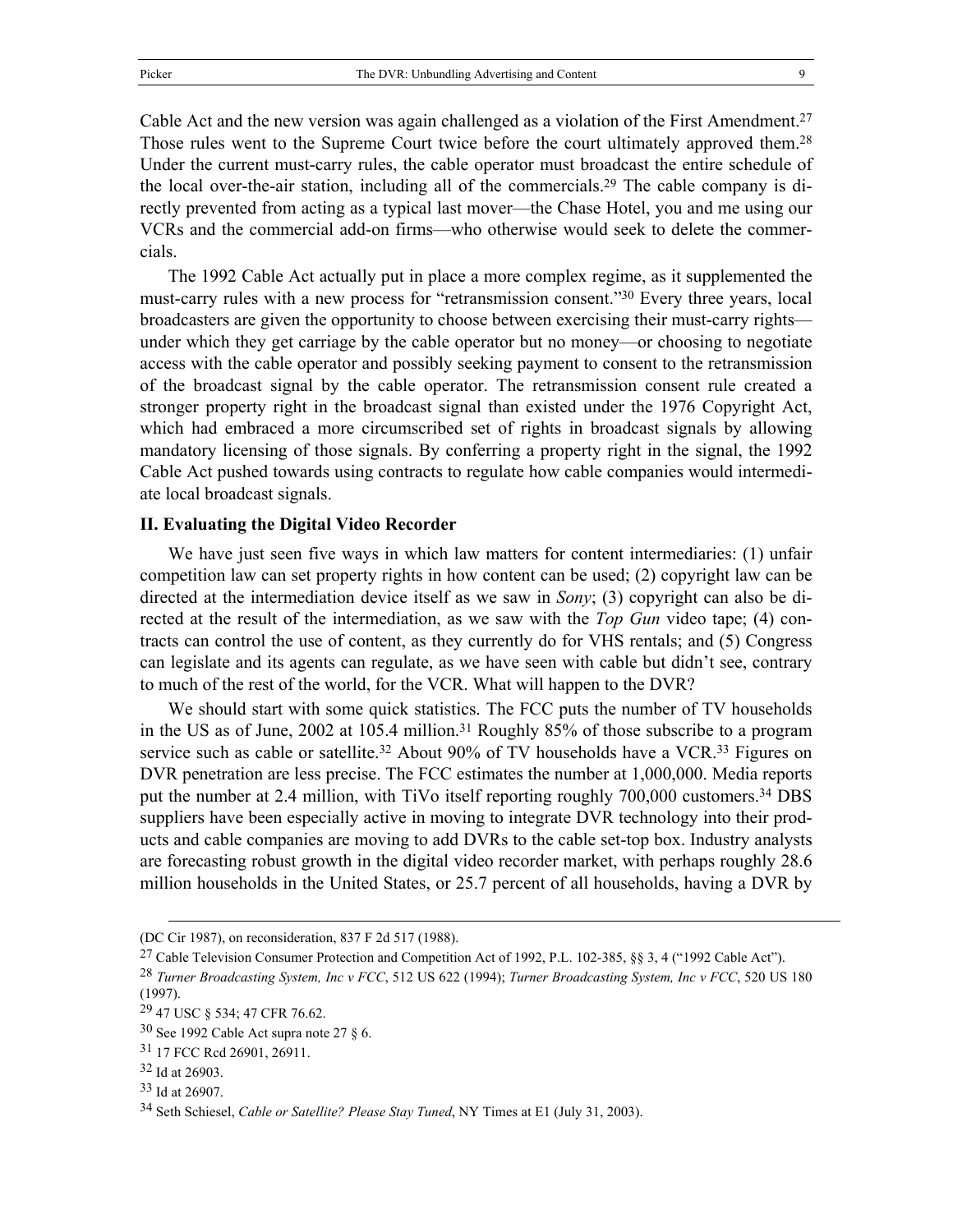2008.[35](#page-11-0) The vast majority of these are expected to units in set-top boxes rather than standalone units.

But with a current adoption rate of barely 2%, we are at the early stages of this technology (or maybe it just isn't going anywhere). And purchase of a DVR doesn't equal use. It is hard to be certain about the facts, but some reports suggest that TiVo households do 40% of their prime-time viewing through TiVo, and that TiVo watchers skip 70% of the commercials.[36](#page-11-1) You can probably multiply with the best of them, so we are currently at a figure for "lost" commercials of 2% x 40% x 70%, which translates into slightly more than  $\frac{1}{2}\%$  of all commercials. But if we moved quickly to 90% penetration—the current figure for VCRs—or 85% penetration—the figure for TV delivery other than over-the-air—we have a much more significant issue.

The switch from tape to hard disk brings with it natural possibilities, including superior programmability, the ability to "stop" live TV shows and then continue watching them without missing a beat and also the ability to skip commercials entirely. Updates to the DVR make it possible to record a show and share it with friends, assuming, of course, that they also have the same DVR, though ReplayTV has dropped this feature going forward.[37 C](#page-11-2)ommercial skipping and sending shows to friends attracted the attention of content producers, sufficient attention that in November, 2001, a bunch of the content biggies—including Paramount, Disney, NBC, Showtime, ABC, CBS and Viacom—sued SONICBlue, the producer of ReplayTV, alleging copyright violations.[38](#page-11-3) On June 6, 2002, the Electronic Frontier Foundation countersued bringing a declaratory judgment action on behalf of ReplayTV owners[.39](#page-11-4) Given *Sony*, the plaintiffs will need to distinguish the analog VCR or litigate to the Supreme Court with the hopes of overturning the Court's original 5-4 decision. Again, I am quite skeptical about *Sony*, but won't address that here.<sup>[40](#page-11-5)</sup>

#### *A. Redistribution Incentives and the Organization of Technology*

The mere existence of the lawsuit gives some sense of the tax that uncertain copyright doctrines place on entry in distribution and the interaction of those doctrines with design decisions. SONICblue made an interesting choice in adding the "Send Show" feature to the ReplayTV 4000. The company undoubtedly was trying to create a network of ReplayTV owners with the hope that the possibility of sharing shows with others would induce users to prefer ReplayTV to TiVo. But adding this feature put this DVR squarely in the midst of the Napster controversy and seemed likely to attract unwanted attention, as indeed it did, when the lawsuit was filed. (No lawsuit has been filed against the competing TiVo system, which lacks the sharing feature.) And it turned out this effort was wasted: SONICblue eventually filed for

<span id="page-11-0"></span> <sup>35</sup> See The Carmel Group, *DVR Competitive Market Report*,

www.carmelgroup.com/home/index.php?expertise=dvr (visited Sept 9, 2003).

<span id="page-11-1"></span><sup>36</sup> Steve McClellan, *TiVo's Ad-Friendly Claim Doesn't Sway Top Researchers*, Broadcasting & Cable at 12 (July 7, 2003).

<span id="page-11-3"></span><span id="page-11-2"></span><sup>37</sup> Eric A. Taub, *ReplayTV's New Owners Drop Features That Riled Hollywood*, NY Times at C3 (July 21, 2003). 38 The amended complaint is available at

<span id="page-11-4"></span>www.eff.org/IP/Video/Paramount\_v\_ReplayTV/20011121\_paramount\_amd\_complaint.pdf (visited Sept 10, 2003). 39 Electronic Frontier Foundation, *ReplayTV Users: "We Are Not Thieves,"*

www.eff.org/IP/Video/Newmark\_v\_Turner/20020606\_eff\_pr.html (visited Aug 22, 2003).

<span id="page-11-5"></span><sup>40</sup> See Picker supra note 10.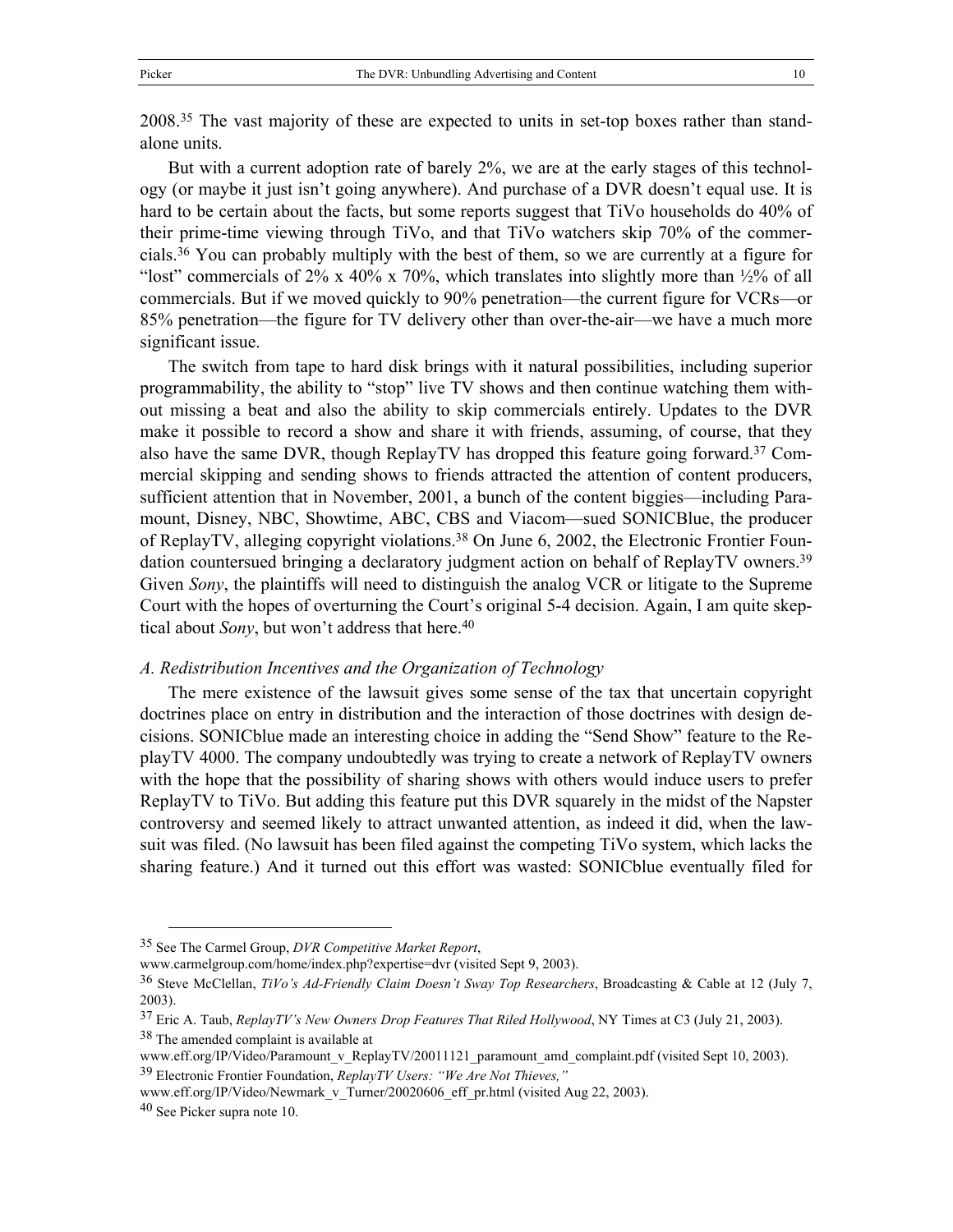bankruptcy and sold its DVR technology, and the new owner has dropped the redistribution feature.

And it was unlikely anyway that redistribution feature would survive as DVR technology rolls out in large numbers. The fact that the DVR will likely be distributed in the main through cable set-top boxes has a number of consequences. This will further strengthen the bottleneck position of cable operators and DBS providers. The broad switch from over-theair reception of television signals to mediated delivery of those signals either by coaxial cable providers or satellite providers has meant a loss of direct contact with customers for broadcasters. Plus the switch from stand-alone DVRs to the DVR as an added functionality to a set-top box will almost certainly resolve the redistribution conflict.

Cable operators will be very sensitive to the revenues consequences of allowing customers to redistribute content. Redistribution might have direct consequences for pay-per-view programming or video on demand, but very well might have less obvious consequences on subscriptions for pay channels. This should make clear that the way in which technology is controlled and owned has important consequences for the development of the technology. The redistribution capability plays out quite differently when the DVR is a stand-alone device. For better or worse, the cable operators will take account, in a way that a free-standing DVR maker would not, the potential lost cable revenues from allowing end-users to redistribute shows.

#### *B. Commercial Deletion and the Commercial Dilemma*

If this is right, the conflict over advertising will be the core of the dispute. We see here another example of the way in which the move from analog to digital technology alters transaction costs and puts pressure on the preexisting business model. The DVR lowers the cost of deleting commercials relative to a standard VCR or even relative to an analog dual-head VCR. The plaintiffs in the ReplayTV suit are quite plausibly right in thinking that if we all had free-standing DVRs, the current financing model for free broadcast TV would be toast. That model is one that lives and dies on commercials, and absent making us want to watch commercials—as many advertisers clearly do—no watching of commercials means no free TV.

This makes clear that it is certainly possible that there is a shared interest in making it difficult to delete commercials. Indeed, deleting/watching commercials may very well be a classic prisoners' dilemma: I want *you* to watch and not me, but I can't influence your behavior, so with the DVR, neither of us watches, and free TV vanishes. If we measured the copyright fair use right against the prior baseline established by *Sony*—under which home-recording was allowed and fast-forwarding through commercials went uncontrolled—SONICblue should prevail on the copyright claims tied to commercial skipping, as DVR commercial skipping is just a nicer version of these prior "rights." That said, if we really take fair use analysis as open-ended economic analysis, the prisoner's dilemma problem of commercials and free TV suggests that we will not necessarily reach the best the joint outcome if we allow individuals to make choices on their own. Only something more collective (or more centralized) would get us to preserving the commercials.

This makes clear why there might be a collective interest in limiting the ability of individuals to eliminate commercials. Eliminating commercials is an attempt to escape the tax that those commercials represent. In a world of ubiquitous removal technology, we move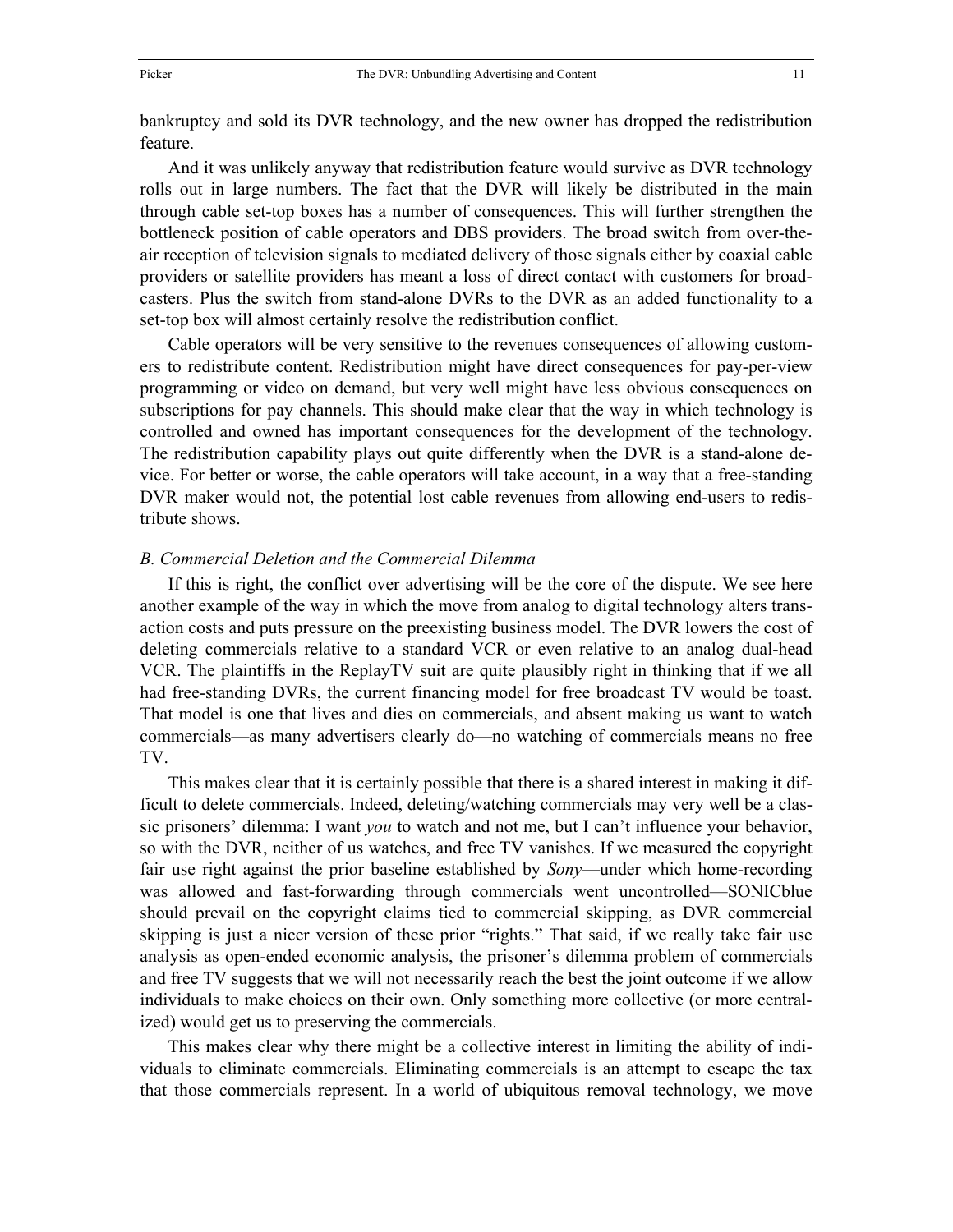television commercial viewing from opt out to opt in. With decentralized TiVo, the technology creates the possibility of a mandatory shift from an advertising-based medium to a feebased medium. Moving the intelligence away from the edges of the network to the center preserves the possibility that users can commit to not deleting the commercials. With centralized provision of DVR services from a cable or DBS provider, a TV watcher would just pay one fee for ad-free content and a different fee for content with ads.

#### *C. Ad Personalization and Changes to Content*

But we should expect more than just successful pass through of some commercials to viewers. That does no more than continue the current state of ad-supported television. The possible attractiveness of inserting an intelligent intermediary between the over-the-air broadcaster and the television viewer should be apparent. Such an intermediary could deliver commercials to viewers that are tailored for those viewers. In the current regime, commercials are matched with viewers in a relatively clunky fashion. As an advertiser, I know that a particular kind of viewer watches *Friends*. I deliver commercials based upon those aggregate views, but if it turns out that the odd grandmother watches the show to better relate to her grandchildren, we have probably delivered the wrong ads to her. Far better—far more valuable—to have the intermediary know that Grandma is watching and match commercials to her. This is not to say, of course, that Grandma or any other viewer actually welcomes the advertising but that a viewer finds the interruption less costly when useful information is presented.

As I noted in the introduction, ad personalization should make commercials much more effective and might be expected to reduce the number of commercials broadcast. The extent to which that will occur depends on precisely how much information the DVR sees and uses and there is little doubt that concerns over the privacy of information will be a key issue for ad personalization and a natural action point for lawmakers.

But successful ad personalization will also change content itself. To see this, consider a simple example. One show can be broadcast: a hockey game or a game show. Viewer A will watch only hockey, while viewers B and C will watch only the game show. Only one commercial can be broadcast on the show (viewers don't care about one commercial, but find any more infinitely painful). Three advertisers compete for the single slot. The beer company would pay \$5 to reach A and nothing to reach B or C. The coffee seller would pay \$3 to reach B and nothing to reach A or C. The tea maker would pay \$3 to reach C and nothing to reach A or B.

In an ad-supported environment, which show will be broadcast with what commercial? Hockey with the beer commercial. We can only run one commercial and the most valuable commercial is the beer commercial. Now suppose that we can tailor commercials: how will this alter the outcome? The TV station will now broadcast the game show and will show the coffee commercial to B and the tea commercial to C. Total ad revenue will be \$6.

Ad personalization has the capacity to change TV content, as the simple example should make clear. I haven't said anything about whether this is good or bad, just that it is possible. Also note that we can now support more TV programs. If the cost of producing the game show and the hockey game was \$5.50, without ad personalization we wouldn't get either show, but with ad personalization, we can pay for the game show.

#### **III. Conclusion**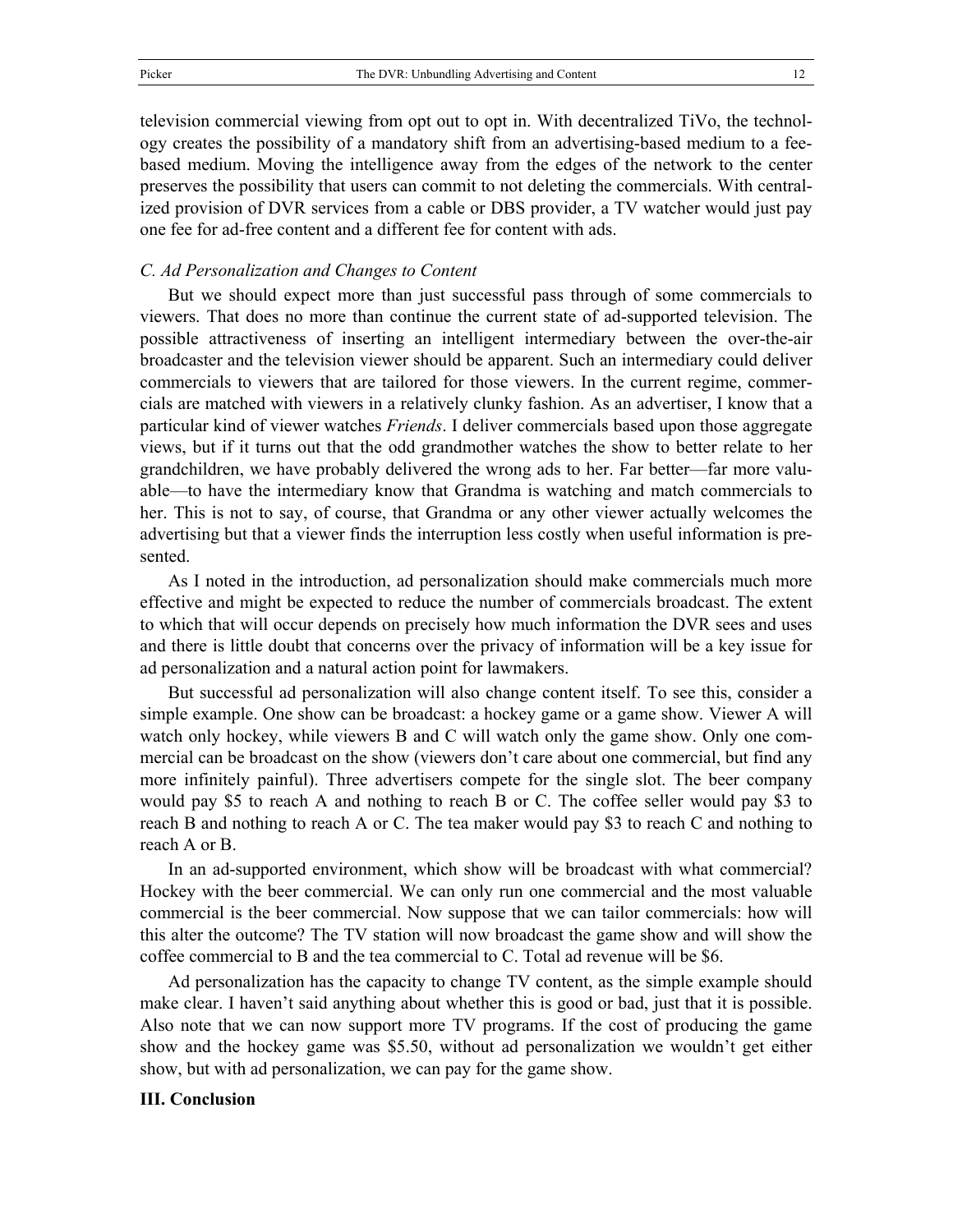We are now positioned to guess at how we will regulate DVR technology. The emergence of the DVR as a free-standing device has put us on the wrong track. As a free-standing device, we will replay the *Sony* litigation and have another fight over copyright. As a 5-4 predigital era decision early in the days of ubiquitous copy technology, it makes sense to rethink *Sony* and see whether we want to end up in the same spot. I don't think so, but that isn't my issue here. Instead, as the DVR technology is incorporated into the devices we already use to deliver intermediated TV—cable and DBS set-top boxes—we will regulate DVR technology incrementally as part of the larger regulation of cable and satellite broadcasting.

In that framework, the key idea has been pass-through: in varying degrees, the TV intermediary is required to pass-through the content of the over-the-air broadcaster, with the commercials intact. The copyright statutory licensing scheme implemented one version of pass through, the must-carry rules a slightly different version, and pass through can be required as a matter of contract under retransmission consent. The key doctrinal question will be whether these pass-through rules limit the ability of TV intermediaries to incorporate DVR technologies. Is the cable company complying with its must-carry obligation to broadcast the full content of the local station, including the commercials, if viewers can use the settop box to delete those commercials?

I haven't attempted to answer that doctrinal question here. The answer to that question will establish the property right to the delivery of the commercials and will establish the baseline against which negotiations will take place for broadcasters who elect the retransmission consent process. But to some extent, I think that the answer to the doctrinal question is only so important, as it applies only to ad-supported broadcast channels. Competition from ad-supported cable channels will matter. For ad-supported cable, the cable operators will rely on contract to move towards ad personalization. The cable company contracts upwards with content creators and downwards with customers and through this nexus of contracts and control over technology can establish terms of use directly, making copyright largely irrelevant. If this model turns out to be a much better way of delivering ads, we will see a substantial advantage for ad-supported cable over broadcast TV. For broadcasters, the issue will not be about fighting to get their ads to viewers intact but rather one of getting access, possibly through the retransmission consent process, to the ad personalization technology possible with the insertion of intelligence and storage into the set-top box.

Readers with comments should address them to:

Professor Randal C. Picker University of Chicago Law School 1111 East 60th Street Chicago, IL 60637 r-picker@uchicago.edu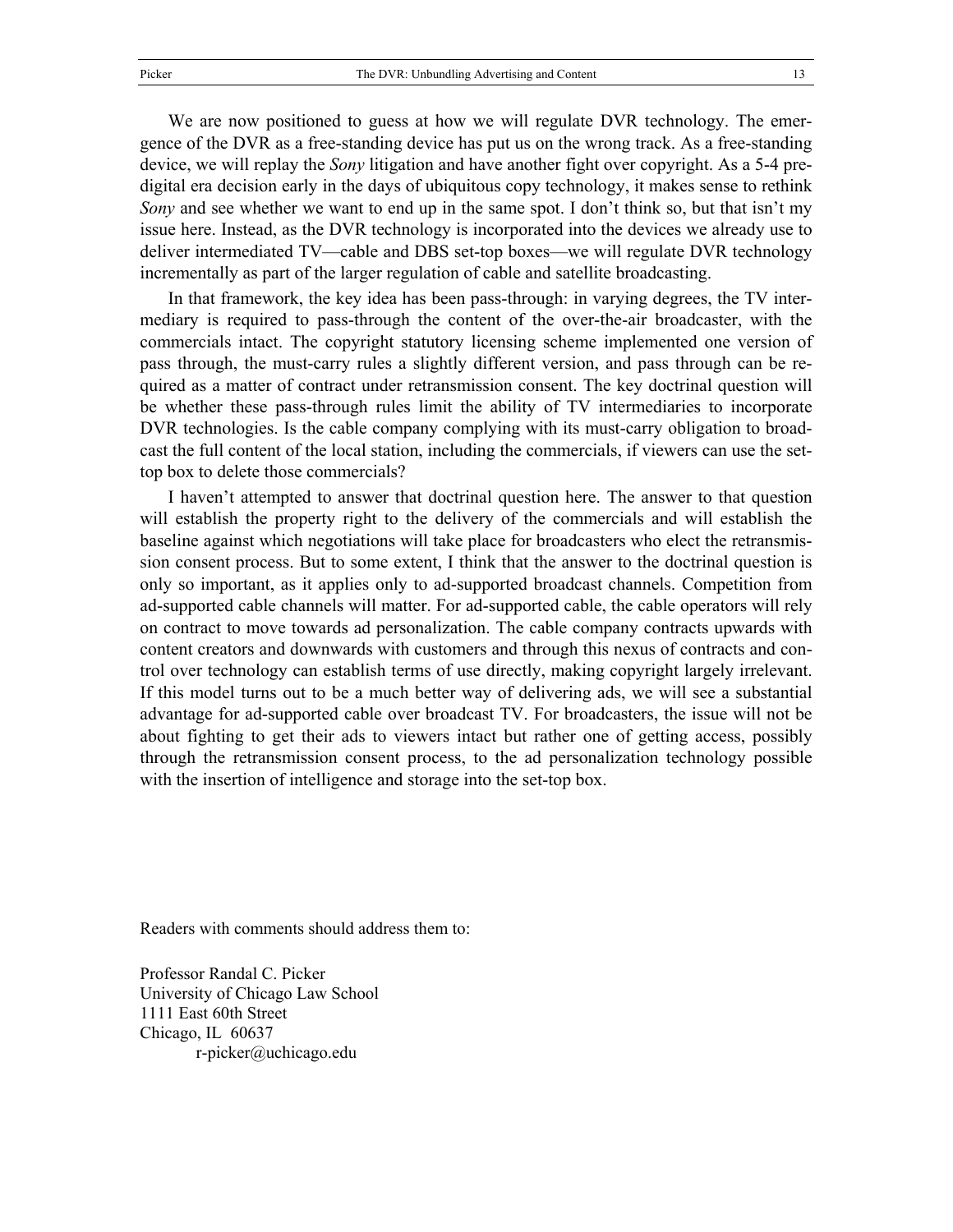#### Picker The DVR: Unbundling Advertising and Content 14

# Chicago Working Papers in Law and Economics

### (Second Series)

- 1. William M. Landes, Copyright Protection of Letters, Diaries and Other Unpublished Works: An Economic Approach (July 1991)
- 2. Richard A. Epstein, The Path to *The T. J. Hooper*: The Theory and History of Custom in the Law of Tort (August 1991)
- 3. Cass R. Sunstein, On Property and Constitutionalism (September 1991)
- 4. Richard A. Posner, Blackmail, Privacy, and Freedom of Contract (February 1992)
- 5. Randal C. Picker, Security Interests, Misbehavior, and Common Pools (February 1992)
- 6. Tomas J. Philipson & Richard A. Posner, Optimal Regulation of AIDS (April 1992)
- 7. Douglas G. Baird, Revisiting Auctions in Chapter 11 (April 1992)
- 8. William M. Landes, Sequential versus Unitary Trials: An Economic Analysis (July 1992)
- 9. William M. Landes & Richard A. Posner, The Influence of Economics on Law: A Quantitative Study (August 1992)
- 10. Alan O. Sykes, The Welfare Economics of Immigration Law: A Theoretical Survey With An Analysis of U.S. Policy (September 1992)
- 11. Douglas G. Baird, 1992 Katz Lecture: Reconstructing Contracts (November 1992)
- 12. Gary S. Becker, The Economic Way of Looking at Life (January 1993)
- 13. J. Mark Ramseyer, Credibly Committing to Efficiency Wages: Cotton Spinning Cartels in Imperial Japan (March 1993)
- 14. Cass R. Sunstein, Endogenous Preferences, Environmental Law (April 1993)
- 15. Richard A. Posner, What Do Judges and Justices Maximize? (The Same Thing Everyone Else Does) (April 1993)
- 16. Lucian Arye Bebchuk and Randal C. Picker, Bankruptcy Rules, Managerial Entrenchment, and Firm-Specific Human Capital (August 1993)
- 17. J. Mark Ramseyer, Explicit Reasons for Implicit Contracts: The Legal Logic to the Japanese Main Bank System (August 1993)
- 18. William M. Landes and Richard A. Posner, The Economics of Anticipatory Adjudication (September 1993)
- 19. Kenneth W. Dam, The Economic Underpinnings of Patent Law (September 1993)
- 20. Alan O. Sykes, An Introduction to Regression Analysis (October 1993)
- 21. Richard A. Epstein, The Ubiquity of the Benefit Principle (March 1994)
- 22. Randal C. Picker, An Introduction to Game Theory and the Law (June 1994)
- 23. William M. Landes, Counterclaims: An Economic Analysis (June 1994)
- 24. J. Mark Ramseyer, The Market for Children: Evidence from Early Modern Japan (August 1994)
- 25. Robert H. Gertner and Geoffrey P. Miller, Settlement Escrows (August 1994)
- 26. Kenneth W. Dam, Some Economic Considerations in the Intellectual Property Protection of Software (August 1994)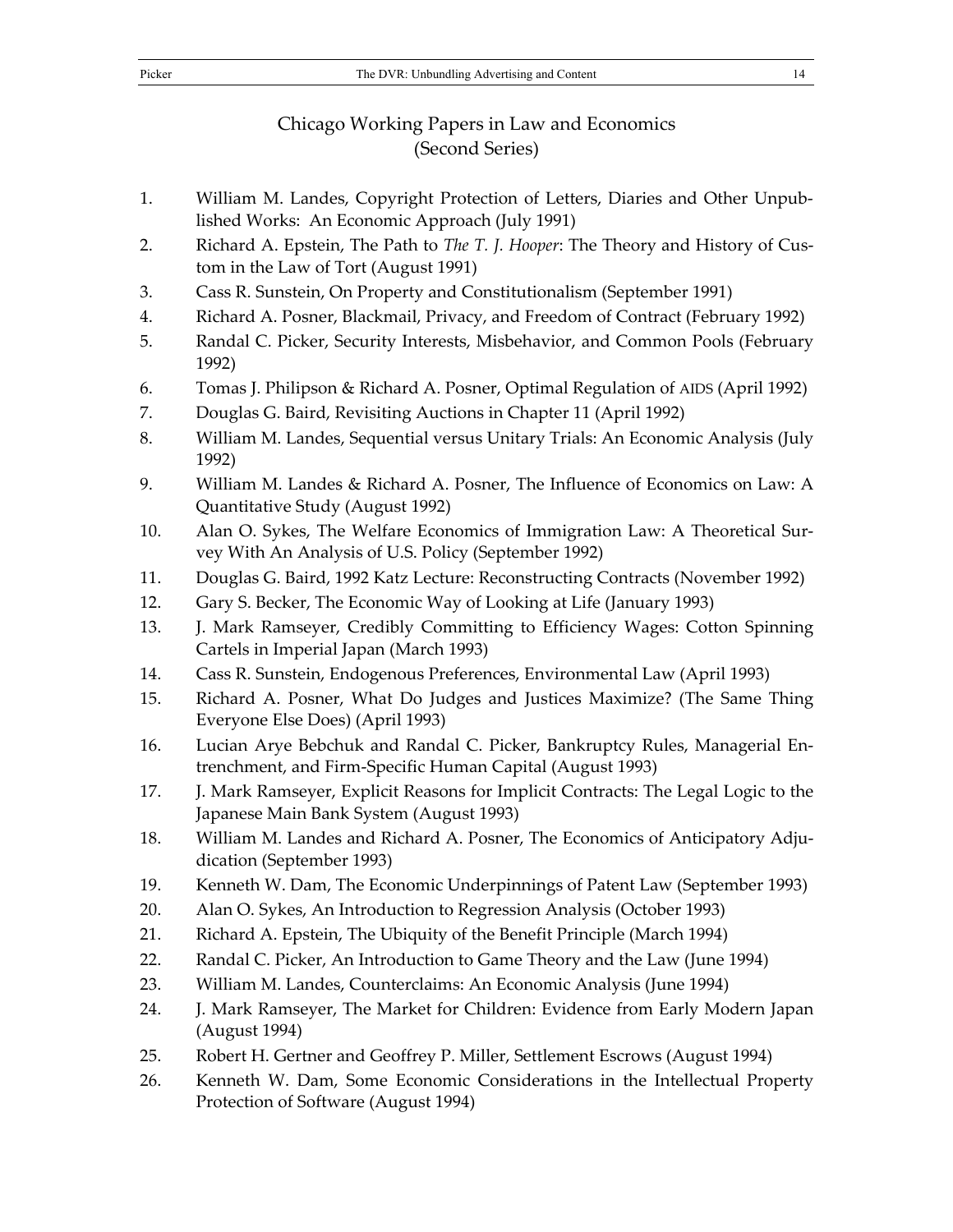| Picker | The DVR: Unbundling Advertising and Content |  |
|--------|---------------------------------------------|--|
|--------|---------------------------------------------|--|

27. Cass R. Sunstein, Rules and Rulelessness, (October 1994)

- 28. David Friedman, More Justice for Less Money: A Step Beyond *Cimino* (December 1994)
- 29. Daniel Shaviro, Budget Deficits and the Intergenerational Distribution of Lifetime Consumption (January 1995)
- 30. Douglas G. Baird, The Law and Economics of Contract Damages (February 1995)
- 31. Daniel Kessler, Thomas Meites, and Geoffrey P. Miller, Explaining Deviations from the Fifty Percent Rule: A Multimodal Approach to the Selection of Cases for Litigation (March 1995)
- 32. Geoffrey P. Miller, Das Kapital: Solvency Regulation of the American Business Enterprise (April 1995)
- 33. Richard Craswell, Freedom of Contract (August 1995)
- 34. J. Mark Ramseyer, Public Choice (November 1995)
- 35. Kenneth W. Dam, Intellectual Property in an Age of Software and Biotechnology (November 1995)
- 36. Cass R. Sunstein, Social Norms and Social Roles (January 1996)
- 37. J. Mark Ramseyer and Eric B. Rasmusen, Judicial Independence in Civil Law Regimes: Econometrics from Japan (January 1996)
- 38. Richard A. Epstein, Transaction Costs and Property Rights: Or Do Good Fences Make Good Neighbors? (March 1996)
- 39. Cass R. Sunstein, The Cost-Benefit State (May 1996)
- 40. William M. Landes and Richard A. Posner, The Economics of Legal Disputes Over the Ownership of Works of Art and Other Collectibles (July 1996)
- 41. John R. Lott, Jr. and David B. Mustard, Crime, Deterrence, and Right-to-Carry Concealed Handguns (August 1996)
- 42. Cass R. Sunstein, Health-Health Tradeoffs (September 1996)
- 43. G. Baird, The Hidden Virtues of Chapter 11: An Overview of the Law and Economics of Financially Distressed Firms (March 1997)
- 44. Richard A. Posner, Community, Wealth, and Equality (March 1997)
- 45. William M. Landes, The Art of Law and Economics: An Autobiographical Essay (March 1997)
- 46. Cass R. Sunstein, Behavioral Analysis of Law (April 1997)
- 47. John R. Lott, Jr. and Kermit Daniel, Term Limits and Electoral Competitiveness: Evidence from California's State Legislative Races (May 1997)
- 48. Randal C. Picker, Simple Games in a Complex World: A Generative Approach to the Adoption of Norms (June 1997)
- 49. Richard A. Epstein, Contracts Small and Contracts Large: Contract Law through the Lens of Laissez-Faire (August 1997)
- 50. Cass R. Sunstein, Daniel Kahneman, and David Schkade, Assessing Punitive Damages (with Notes on Cognition and Valuation in Law) (December 1997)
- 51. William M. Landes, Lawrence Lessig, and Michael E. Solimine, Judicial Influence: A Citation Analysis of Federal Courts of Appeals Judges (January 1998)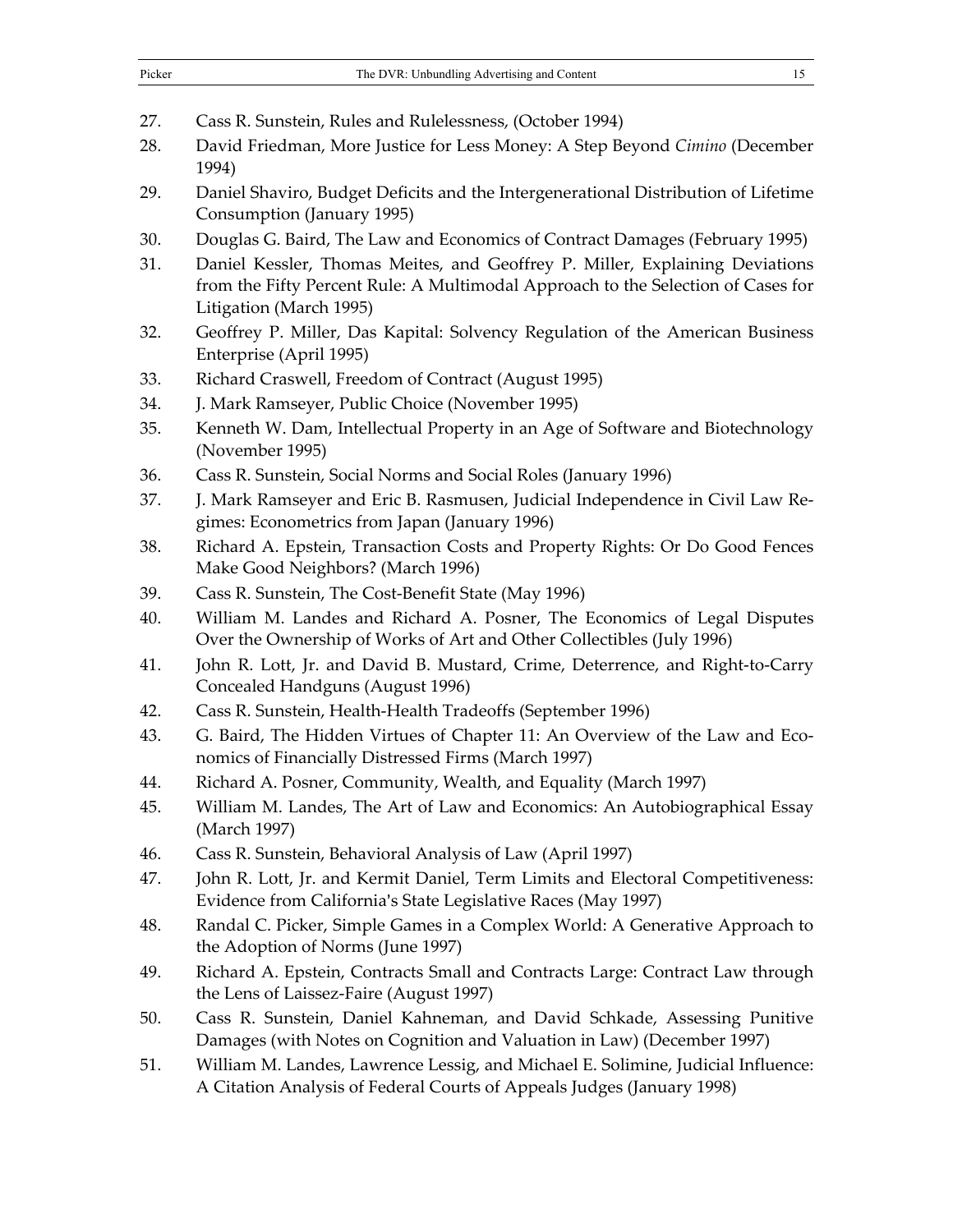| Picker | The DVR: Unbundling Advertising and Content                                   |  |
|--------|-------------------------------------------------------------------------------|--|
|        |                                                                               |  |
| 52.    | John R. Lott, Jr., A Simple Explanation for Why Campaign Expenditures are In- |  |

- creasing: The Government is Getting Bigger (February 1998) 53. Richard A. Posner, Values and Consequences: An Introduction to Economic Analysis of Law (March 1998)
- 54. Denise DiPasquale and Edward L. Glaeser, Incentives and Social Capital: Are Homeowners Better Citizens? (April 1998)
- 55. Christine Jolls, Cass R. Sunstein, and Richard Thaler, A Behavioral Approach to Law and Economics (May 1998)
- 56. John R. Lott, Jr., Does a Helping Hand Put Others At Risk?: Affirmative Action, Police Departments, and Crime (May 1998)
- 57. Cass R. Sunstein and Edna Ullmann-Margalit, Second-Order Decisions (June 1998)
- 58. Jonathan M. Karpoff and John R. Lott, Jr., Punitive Damages: Their Determinants, Effects on Firm Value, and the Impact of Supreme Court and Congressional Attempts to Limit Awards (July 1998)
- 59. Kenneth W. Dam, Self-Help in the Digital Jungle (August 1998)
- 60. John R. Lott, Jr., How Dramatically Did Women's Suffrage Change the Size and Scope of Government? (September 1998)
- 61. Kevin A. Kordana and Eric A. Posner, A Positive Theory of Chapter 11 (October 1998)
- 62. David A. Weisbach, Line Drawing, Doctrine, and Efficiency in the Tax Law (November 1998)
- 63. Jack L. Goldsmith and Eric A. Posner, A Theory of Customary International Law (November 1998)
- 64. John R. Lott, Jr., Public Schooling, Indoctrination, and Totalitarianism (December 1998)
- 65. Cass R. Sunstein, Private Broadcasters and the Public Interest: Notes Toward A "Third Way" (January 1999)
- 66. Richard A. Posner, An Economic Approach to the Law of Evidence (February 1999)
- 67. Yannis Bakos, Erik Brynjolfsson, Douglas Lichtman, Shared Information Goods (February 1999)
- 68. Kenneth W. Dam, Intellectual Property and the Academic Enterprise (February 1999)
- 69. Gertrud M. Fremling and Richard A. Posner, Status Signaling and the Law, with Particular Application to Sexual Harassment (March 1999)
- 70. Cass R. Sunstein, Must Formalism Be Defended Empirically? (March 1999)
- 71. Jonathan M. Karpoff, John R. Lott, Jr., and Graeme Rankine, Environmental Violations, Legal Penalties, and Reputation Costs (March 1999)
- 72. Matthew D. Adler and Eric A. Posner, Rethinking Cost-Benefit Analysis (April 1999)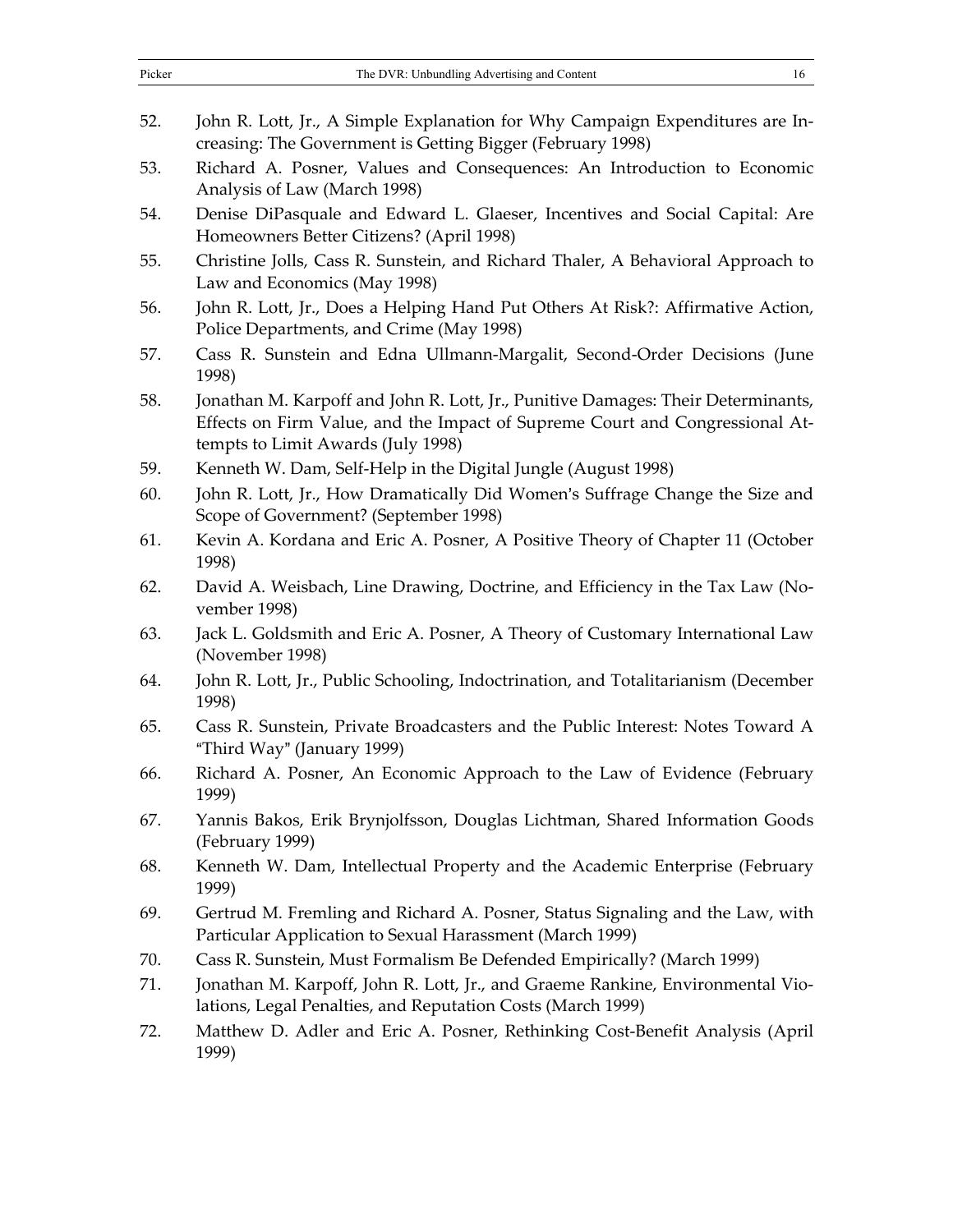| 73. | John R. Lott, Jr. and William M. Landes, Multiple Victim Public Shooting, Bomb-<br>ings, and Right-to-Carry Concealed Handgun Laws: Contrasting Private and<br>Public Law Enforcement (April 1999) |
|-----|----------------------------------------------------------------------------------------------------------------------------------------------------------------------------------------------------|
| 74. | Lisa Bernstein, The Questionable Empirical Basis of Article 2's Incorporation<br>Strategy: A Preliminary Study (May 1999)                                                                          |
| 75. | Richard A. Epstein, Deconstructing Privacy: and Putting It Back Together Again<br>(May 1999)                                                                                                       |
| 76. | William M. Landes, Winning the Art Lottery: The Economic Returns to the Ganz<br>Collection (May 1999)                                                                                              |
| 77. | Cass R. Sunstein, David Schkade, and Daniel Kahneman, Do People Want Opti-<br>mal Deterrence? (June 1999)                                                                                          |
| 78. | Tomas J. Philipson and Richard A. Posner, The Long-Run Growth in Obesity as a<br>Function of Technological Change (June 1999)                                                                      |
| 79. | David A. Weisbach, Ironing Out the Flat Tax (August 1999)                                                                                                                                          |
| 80. | Eric A. Posner, A Theory of Contract Law under Conditions of Radical Judicial<br>Error (August 1999)                                                                                               |
| 81. | David Schkade, Cass R. Sunstein, and Daniel Kahneman, Are Juries Less Erratic<br>than Individuals? Deliberation, Polarization, and Punitive Damages (September<br>1999)                            |
| 82. | Cass R. Sunstein, Nondelegation Canons (September 1999)                                                                                                                                            |
| 83. | Richard A. Posner, The Theory and Practice of Citations Analysis, with Special<br>Reference to Law and Economics (September 1999)                                                                  |
| 84. | Randal C. Picker, Regulating Network Industries: A Look at Intel (October 1999)                                                                                                                    |
| 85. | Cass R. Sunstein, Cognition and Cost-Benefit Analysis (October 1999)                                                                                                                               |
| 86. | Douglas G. Baird and Edward R. Morrison, Optimal Timing and Legal Deci-<br>sionmaking: The Case of the Liquidation Decision in Bankruptcy (October 1999)                                           |
| 87. | Gertrud M. Fremling and Richard A. Posner, Market Signaling of Personal Char-<br>acteristics (November 1999)                                                                                       |
| 88. | Matthew D. Adler and Eric A. Posner, Implementing Cost-Benefit Analysis When<br>Preferences Are Distorted (November 1999)                                                                          |
| 89. | Richard A. Posner, Orwell versus Huxley: Economics, Technology, Privacy, and<br>Satire (November 1999)                                                                                             |
| 90. | David A. Weisbach, Should the Tax Law Require Current Accrual of Interest on<br>Derivative Financial Instruments? (December 1999)                                                                  |
| 91. | Cass R. Sunstein, The Law of Group Polarization (December 1999)                                                                                                                                    |
| 92. | Eric A. Posner, Agency Models in Law and Economics (January 2000)                                                                                                                                  |
| 93. | Karen Eggleston, Eric A. Posner, and Richard Zeckhauser, Simplicity and Com-<br>plexity in Contracts (January 2000)                                                                                |
| 94. | Douglas G. Baird and Robert K. Rasmussen, Boyd's Legacy and Blackstone's<br>Ghost (February 2000)                                                                                                  |
| 95. | David Schkade, Cass R. Sunstein, Daniel Kahneman, Deliberating about Dollars:<br>The Severity Shift (February 2000)                                                                                |
|     |                                                                                                                                                                                                    |

Picker The DVR: Unbundling Advertising and Content 17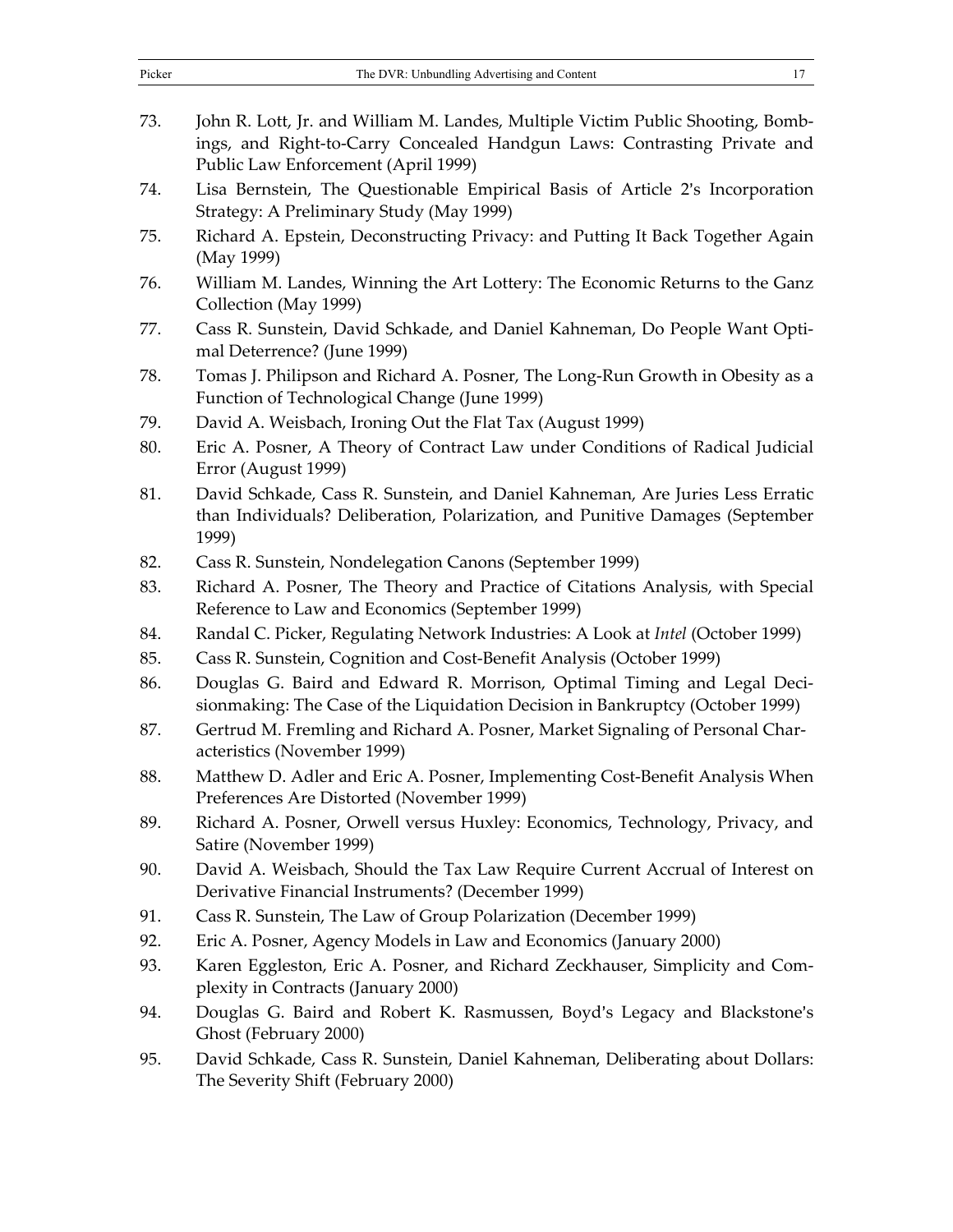| Picker | The DVR: Unbundling Advertising and Content<br>18                                                                                                         |
|--------|-----------------------------------------------------------------------------------------------------------------------------------------------------------|
| 96.    | Richard A. Posner and Eric B. Rasmusen, Creating and Enforcing Norms, with<br>Special Reference to Sanctions (March 2000)                                 |
| 97.    | Douglas Lichtman, Property Rights in Emerging Platform Technologies (April<br>2000)                                                                       |
| 98.    | Cass R. Sunstein and Edna Ullmann-Margalit, Solidarity in Consumption (May<br>2000)                                                                       |
| 99.    | David A. Weisbach, An Economic Analysis of Anti-Tax Avoidance Laws (May<br>2000, revised May 2002)                                                        |
| 100.   | Cass R. Sunstein, Human Behavior and the Law of Work (June 2000)                                                                                          |
| 101.   | William M. Landes and Richard A. Posner, Harmless Error (June 2000)                                                                                       |
| 102.   | Robert H. Frank and Cass R. Sunstein, Cost-Benefit Analysis and Relative Posi-<br>tion (August 2000)                                                      |
| 103.   | Eric A. Posner, Law and the Emotions (September 2000)                                                                                                     |
| 104.   | Cass R. Sunstein, Cost-Benefit Default Principles (October 2000)                                                                                          |
| 105.   | Jack Goldsmith and Alan Sykes, The Dormant Commerce Clause and the Inter-<br>net (November 2000)                                                          |
| 106.   | Richard A. Posner, Antitrust in the New Economy (November 2000)                                                                                           |
| 107.   | Douglas Lichtman, Scott Baker, and Kate Kraus, Strategic Disclosure in the Pat-<br>ent System (November 2000)                                             |
| 108.   | Jack L. Goldsmith and Eric A. Posner, Moral and Legal Rhetoric in International<br>Relations: A Rational Choice Perspective (November 2000)               |
| 109.   | William Meadow and Cass R. Sunstein, Statistics, Not Experts (December 2000)                                                                              |
| 110.   | Saul Levmore, Conjunction and Aggregation (December 2000)                                                                                                 |
| 111.   | Saul Levmore, Puzzling Stock Options and Compensation Norms (December<br>2000)                                                                            |
| 112.   | Richard A. Epstein and Alan O. Sykes, The Assault on Managed Care: Vicarious<br>Liability, Class Actions and the Patient's Bill of Rights (December 2000) |
| 113.   | William M. Landes, Copyright, Borrowed Images and Appropriation Art: An<br>Economic Approach (December 2000)                                              |
| 114.   | Cass R. Sunstein, Switching the Default Rule (January 2001)                                                                                               |
| 115.   | George G. Triantis, Financial Contract Design in the World of Venture Capital<br>(January 2001)                                                           |
| 116.   | Jack Goldsmith, Statutory Foreign Affairs Preemption (February 2001)                                                                                      |
| 117.   | Richard Hynes and Eric A. Posner, The Law and Economics of Consumer Fi-<br>nance (February 2001)                                                          |
| 118.   | Cass R. Sunstein, Academic Fads and Fashions (with Special Reference to Law)<br>(March 2001)                                                              |
| 119.   | Eric A. Posner, Controlling Agencies with Cost-Benefit Analysis: A Positive Po-<br>litical Theory Perspective (April 2001)                                |
| 120.   | Douglas G. Baird, Does Bogart Still Get Scale? Rights of Publicity in the Digital<br>Age (April 2001)                                                     |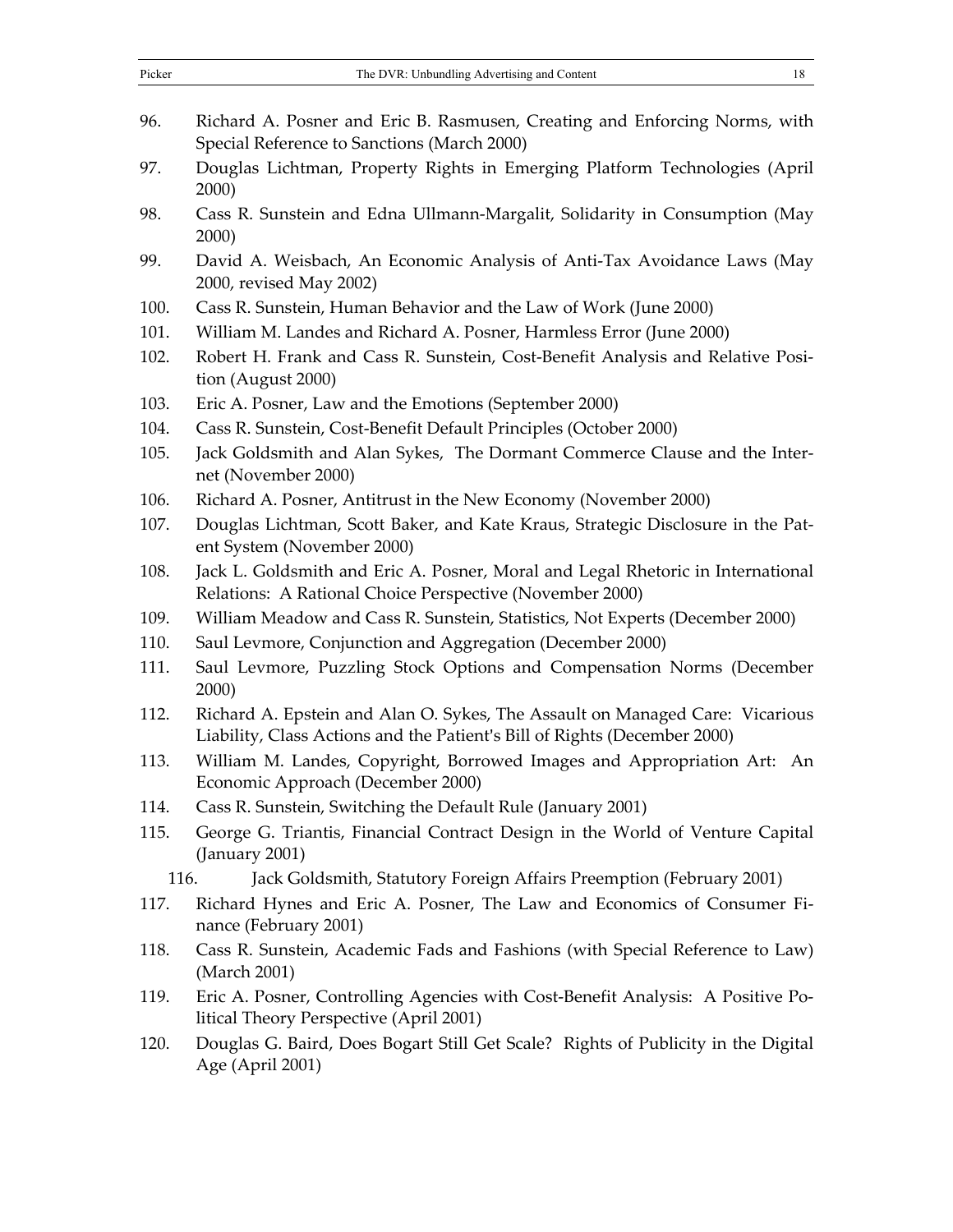| Picker | The DVR: Unbundling Advertising and Content<br>19                                                                                                                             |
|--------|-------------------------------------------------------------------------------------------------------------------------------------------------------------------------------|
| 121.   | Douglas G. Baird and Robert K. Rasmussen, Control Rights, Priority Rights and<br>the Conceptual Foundations of Corporate Reorganization (April 2001)                          |
| 122.   | David A. Weisbach, Ten Truths about Tax Shelters (May 2001)                                                                                                                   |
| 123.   | William M. Landes, What Has the Visual Arts Rights Act of 1990 Accomplished?<br>(May 2001)                                                                                    |
| 124.   | Cass R. Sunstein, Social and Economic Rights? Lessons from South Africa (May<br>2001)                                                                                         |
| 125.   | Christopher Avery, Christine Jolls, Richard A. Posner, and Alvin E. Roth, The<br>Market for Federal Judicial Law Clerks (June 2001)                                           |
| 126.   | Douglas G. Baird and Edward R. Morrison, Bankruptcy Decision Making (June<br>2001)                                                                                            |
| 127.   | Cass R. Sunstein, Regulating Risks after ATA (June 2001)                                                                                                                      |
| 128.   | Cass R. Sunstein, The Laws of Fear (June 2001)                                                                                                                                |
| 129.   | Richard A. Epstein, In and Out of Public Solution: The Hidden Perils of Property<br>Transfer (July 2001)                                                                      |
| 130.   | Randal C. Picker, Pursuing a Remedy in Microsoft: The Declining Need for Cen-<br>tralized Coordination in a Networked World (July 2001)                                       |
| 131.   | Cass R. Sunstein, Daniel Kahneman, David Schkade, and Ilana Ritov, Predictably<br>Incoherent Judgments (July 2001)                                                            |
| 132.   | Eric A. Posner, Courts Should Not Enforce Government Contracts (August 2001)                                                                                                  |
| 133.   | Lisa Bernstein, Private Commercial Law in the Cotton Industry: Creating Coop-<br>eration through Rules, Norms, and Institutions (August 2001)                                 |
| 134.   | Richard A. Epstein, The Allocation of the Commons: Parking and Stopping on the<br>Commons (August 2001)                                                                       |
| 135.   | Cass R. Sunstein, The Arithmetic of Arsenic (September 2001)                                                                                                                  |
| 136.   | Eric A. Posner, Richard Hynes, and Anup Malani, The Political Economy of<br>Property Exemption Laws (September 2001)                                                          |
| 137.   | Eric A. Posner and George G. Triantis, Covenants Not to Compete from an In-<br>complete Contracts Perspective (September 2001)                                                |
| 138.   | Cass R. Sunstein, Probability Neglect: Emptions, Worst Cases, and Law (No-<br>vember 2001)                                                                                    |
| 139.   | Randall S. Kroszner and Philip E. Strahan, Throwing Good Money after Bad?<br>Board Connections and Conflicts in Bank Lending (December 2001)                                  |
| 140.   | Alan O. Sykes, TRIPs, Pharmaceuticals, Developing Countries, and the Doha "So-<br>lution" (February 2002)                                                                     |
| 141.   | Edna Ullmann-Margalit and Cass R. Sunstein, Inequality and Indignation (Feb-<br>ruary $2002$ )                                                                                |
| 142.   | Daniel N. Shaviro and David A. Weisbach, The Fifth Circuit Gets It Wrong in<br>Compaq v. Commissioner (February 2002) (Published in Tax Notes, January 28,<br>2002)           |
| 143.   | Warren F. Schwartz and Alan O. Sykes, The Economic Structure of Renegotiation<br>and Dispute Resolution in the WTO/GATT System (March 2002, Journal of Legal<br>Studies 2002) |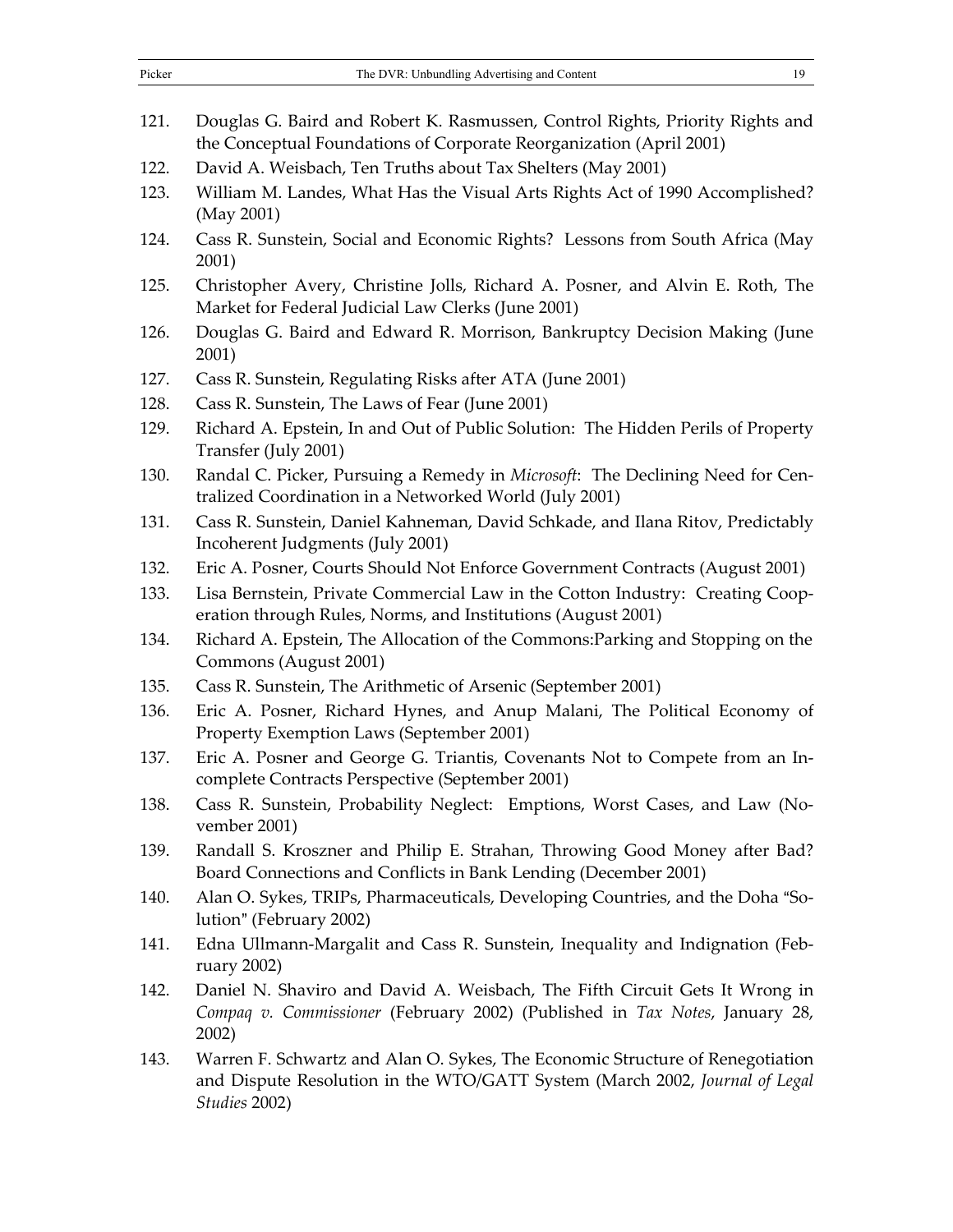| Picker | The DVR: Unbundling Advertising and Content<br>20                                                                                                   |
|--------|-----------------------------------------------------------------------------------------------------------------------------------------------------|
|        |                                                                                                                                                     |
| 144.   | Richard A. Epstein, HIPAA on Privacy: Its Unintended and Intended Conse-<br>quences (March 2002, forthcoming Cato Journal, summer 2002)             |
| 145.   | David A. Weisbach, Thinking Ouside the Little Boxes (March 2002, Texas Law Re-<br>view)                                                             |
| 146.   | Eric A. Posner, Economic Analysis of Contract Law after Three Decades: Success<br>or Failure (March 2002)                                           |
| 147.   | Randal C. Picker, Copyright as Entry Policy: The Case of Digital Distribution<br>(April 2002, The Antitrust Bulletin)                               |
| 148.   | David A. Weisbach, Taxes and Torts in the Redistribution of Income (April 2002,<br>Coase Lecture February 2002)                                     |
| 149.   | Cass R. Sunstein, Beyond the Precautionary Principle (April 2002)                                                                                   |
| 150.   | Robert W. Hahn and Cass R. Sunstein, A New Executive Order for Improving<br>Federal Regulation? Deeper and Wider Cost-Benefit Analysis (April 2002) |
| 151.   | Douglas Lichtman, Copyright as a Rule of Evidence (May 2002, updated January<br>2003)                                                               |
| 152.   | Richard A. Epstein, Steady the Course: Property Rights in Genetic Material (May<br>2002)                                                            |
| 153.   | Jack Goldsmith and Cass R. Sunstein, Military Tribunals and Legal Culture:<br>What a Difference Sixty Years Makes (June 2002)                       |
| 154.   | William M. Landes and Richard A. Posner, Indefinitely Renewable Copyright<br>(July 2002)                                                            |
| 155.   | Anne Gron and Alan O. Sykes, Terrorism and Insurance Markets: A Role for the<br>Government as Insurer? (July 2002)                                  |
| 156.   | Cass R. Sunstein and Adrian Vermeule, Interpretation and Institutions (July<br>2002)                                                                |
| 157.   | Cass R. Sunstein, The Rights of Animals: A Very Short Primer (August 2002)                                                                          |
| 158.   | Cass R. Sunstein, Avoiding Absurdity? A New Canon in Regulatory Law (with<br>Notes on Interpretive Theory) (August 2002)                            |
| 159.   | Randal C. Picker, From Edison to the Broadcast Flag: Mechanisms of Consent<br>and Refusal and the Propertization of Copyright (September 2002)      |
| 160.   | Eric A. Posner, A Theory of the Laws of War (September 2002)                                                                                        |
| 161    | Eric A. Posner, Probability Errors: Some Positive and Normative Implications for<br>Tort and Contract Law (September 2002)                          |
| 162.   | Lior Jacob Strahilevitz, Charismatic Code, Social Norms, and the Emergence of<br>Cooperation on the File-Swapping Networks (September 2002)         |
| 163.   | David A. Weisbach, Does the X-Tax Mark the Spot? (September 2002)                                                                                   |
| 164.   | Cass R. Sunstein, Conformity and Dissent (September 2002)                                                                                           |
| 165.   | Cass R. Sunstein, Hazardous Heuristics (October 2002)                                                                                               |
| 166.   | Douglas Lichtman, Uncertainty and the Standard for Preliminary Relief (October<br>2002)                                                             |
| 167.   | Edward T. Swaine, Rational Custom (November 2002)                                                                                                   |
| 168.   | Julie Roin, Truth in Government: Beyond the Tax Expenditure Budget (Novem-<br>ber 2002)                                                             |
|        |                                                                                                                                                     |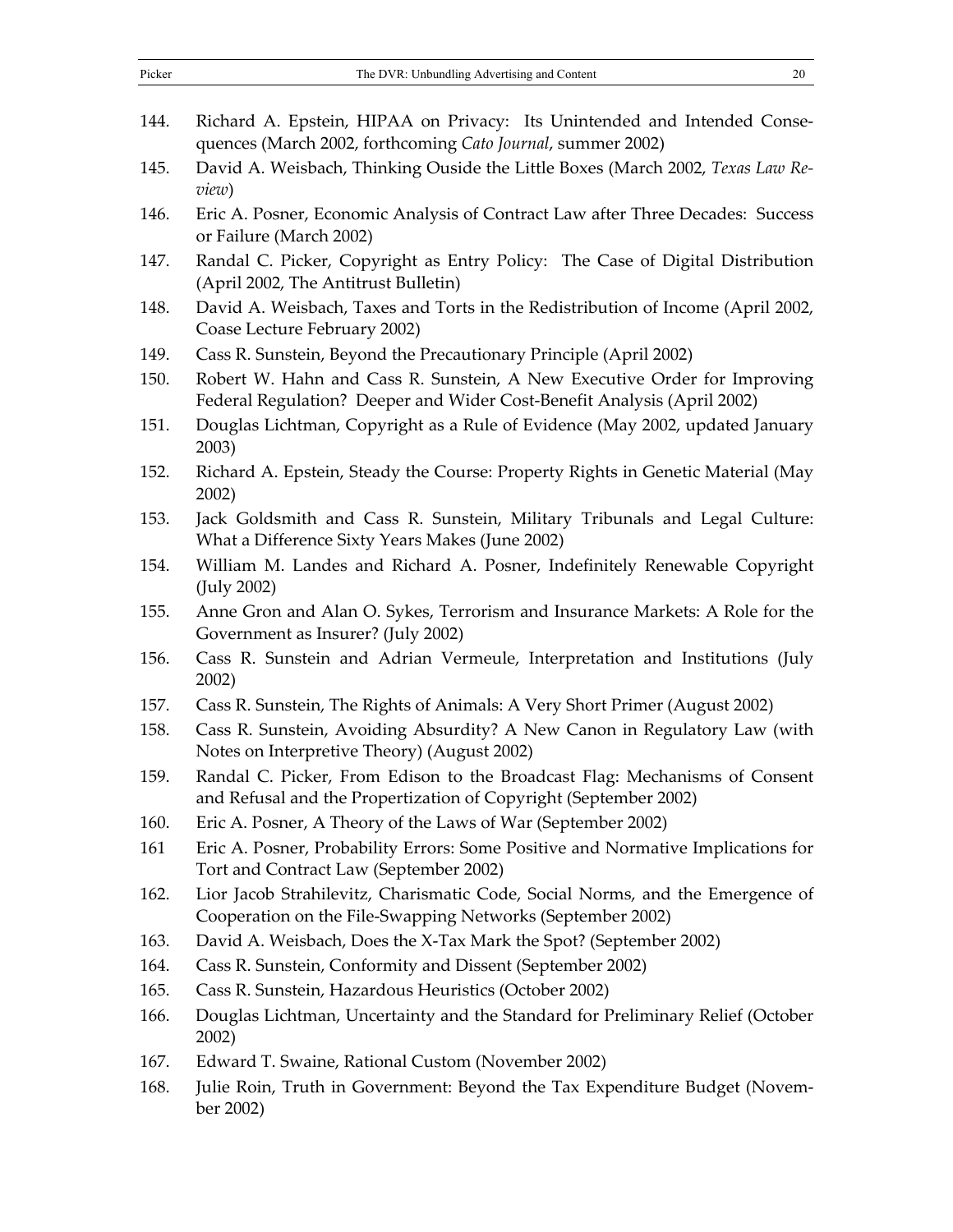| 169. | Avraham D. Tabbach, Criminal Behavior, Sanctions, and Income Taxation: An<br>Economic Analysis (November 2002)                         |
|------|----------------------------------------------------------------------------------------------------------------------------------------|
| 170. | Richard A. Epstein, In Defense of "Old" Public Health: The Legal Framework for<br>the Regulation of Public Health (December 2002)      |
| 171. | Richard A. Epstein, Animals as Objects, or Subjects, of Rights (December 2002)                                                         |
| 172. | David A. Weisbach, Taxation and Risk-Taking with Multiple Tax Rates (Decem-<br>ber 2002)                                               |
| 173. | Douglas G. Baird and Robert K. Rasmussen, The End of Bankruptcy (December<br>2002)                                                     |
| 174. | Richard A. Epstein, Into the Frying Pan: Standing and Privity under the Tele-<br>communications Act of 1996 and Beyond (December 2002) |
| 175. | Douglas G. Baird, In Coase's Footsteps (January 2003)                                                                                  |
| 176. | David A. Weisbach, Measurement and Tax Depreciation Policy: The Case of<br>Short-Term Assets (January 2003)                            |
| 177. | Randal C. Picker, Understanding Statutory Bundles: Does the Sherman Act Come<br>with the 1996 Telecommunications Act? (January 2003)   |
| 178. | Douglas Lichtman and Randal C. Picker, Entry Policy in Local Telecom-<br>munications: Iowa Utilities and Verizon (January 2003)        |
| 179. | William Landes and Douglas Lichtman, Indirect Liability for Copyright In-<br>fringement: An Economic Perspective (February 2003)       |
| 180. | Cass R. Sunstein, Moral Heuristics (March 2003)                                                                                        |
| 181. | Amitai Aviram, Regulation by Networks (March 2003)                                                                                     |
| 182. | Richard A. Epstein, Class Actions: Aggregation, Amplification and Distortion<br>(April 2003)                                           |
| 183. | Richard A. Epstein, The "Necessary" History of Property and Liberty (April<br>2003)                                                    |
| 184. | Eric A. Posner, Transfer Regulations and Cost-Effectiveness Analysis (April 2003)                                                      |
| 185. | Cass R. Sunstein and Richard H. Thaler, Libertarian Paternalizm Is Not an Oxy-<br>moron (May 2003)                                     |
| 186. | Alan O. Sykes, The Economics of WTO Rules on Subsidies and Countervailing<br>Measures (May 2003)                                       |
| 187. | Alan O. Sykes, The Safeguards Mess: A Critique of WTO Jurisprudence (May<br>2003)                                                      |
| 188. | Alan O. Sykes, International Trade and Human Rights: An Economic Perspective<br>(May 2003)                                             |
| 189. | Saul Levmore and Kyle Logue, Insuring against Terrorism-and Crime (June<br>2003)                                                       |
| 190. | Richard A. Epstein, Trade Secrets as Private Property: Their Constitutional Pro-<br>tection (June 2003)                                |
| 191. | Cass R. Sunstein, Lives, Life-Years, and Willingness to Pay (June 2003)                                                                |
| 192. | Amitai Aviram, The Paradox of Spontaneous Formation of Private Legal Systems<br>(July 2003)                                            |
| 193. | Robert Cooter and Ariel Porat, Decreasing Liability Contracts (July 2003)                                                              |

Picker The DVR: Unbundling Advertising and Content 21